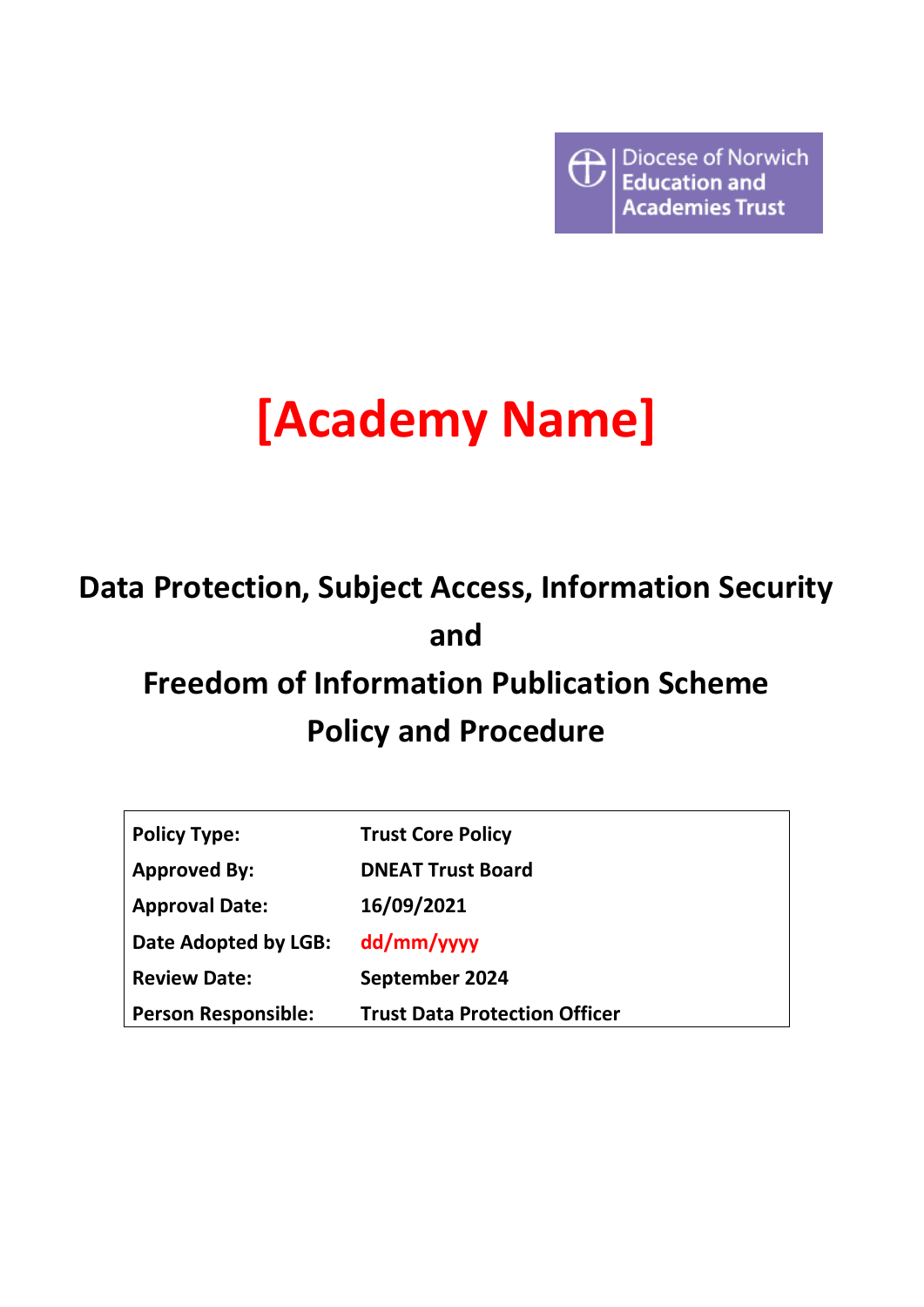#### **Summary of Changes**

The model policy has been revised to reflect these changes to the statutory guidance as outlined below.

| Page           | <b>Section</b> | <b>Amendment</b>                                                  | Date of |
|----------------|----------------|-------------------------------------------------------------------|---------|
| Ref.           |                |                                                                   | Change  |
|                | Throughout     | Policy updated following Brexit and the adopting of the GDPR into | April   |
|                | the            | UK law as the UK GDPR                                             | 2021    |
|                | document       |                                                                   |         |
| 4              | 1.1            | Updated to include the UK GDPR legislation Jan 2021 and           | April   |
|                |                | statutory guidance including new guidance from the ICO            | 2021    |
| 4              | 4              | Updated to include applicable data that falls under the UK GDPR   | April   |
|                |                |                                                                   | 2021    |
| $\overline{7}$ | 5              | Updated and section added to include new guidance for the role    | April   |
|                |                | of the DPO and accountability                                     | 2021    |
| 7              | $6 - 7$        | Updated in line with guidance from the ICO and in line with UK    | April   |
|                |                | <b>GDPR</b> requirements                                          | 2021    |
| 9              | 8              | New section added to include reaffirmation regarding historical   | April   |
|                |                | consent under EU GDPR                                             | 2021    |
| $10-17$        | $9 - 19$       | Renumbered in line with new sections added                        | April   |
|                |                |                                                                   | 2021    |
| 11             | 9.5.2          | Updated the requirements around passwords                         | April   |
|                |                |                                                                   | 2021    |
| 18             | Appendices     | Appendix 2 updated to include online reporting and Staff Privacy  | Nov     |
|                |                | <b>Notice</b>                                                     | 2021    |
|                |                | Appendix 3 Privacy Notice for Parents and Guardians added         |         |
|                |                | Appendix 4 Subject Access Request template added                  |         |
| $20 - 25$      | Appendix 2a    | Appendix 2a updated in line with changes to DPO contact details   | April   |
|                |                | and updates from the DfE/UKGDPR                                   | 2022    |
| 3              | Contents       | Page numbers updated                                              | April   |
|                |                |                                                                   | 2022    |
|                | Throughout     | Reference to E-Safety and ICT Acceptable Use Policy replaced with | April   |
|                |                | <b>Online Policy</b>                                              | 2022    |
|                | Throughout     | Central and DoNESC Team postal address and phone numbers          | May     |
|                |                | updated throughout                                                | 2022    |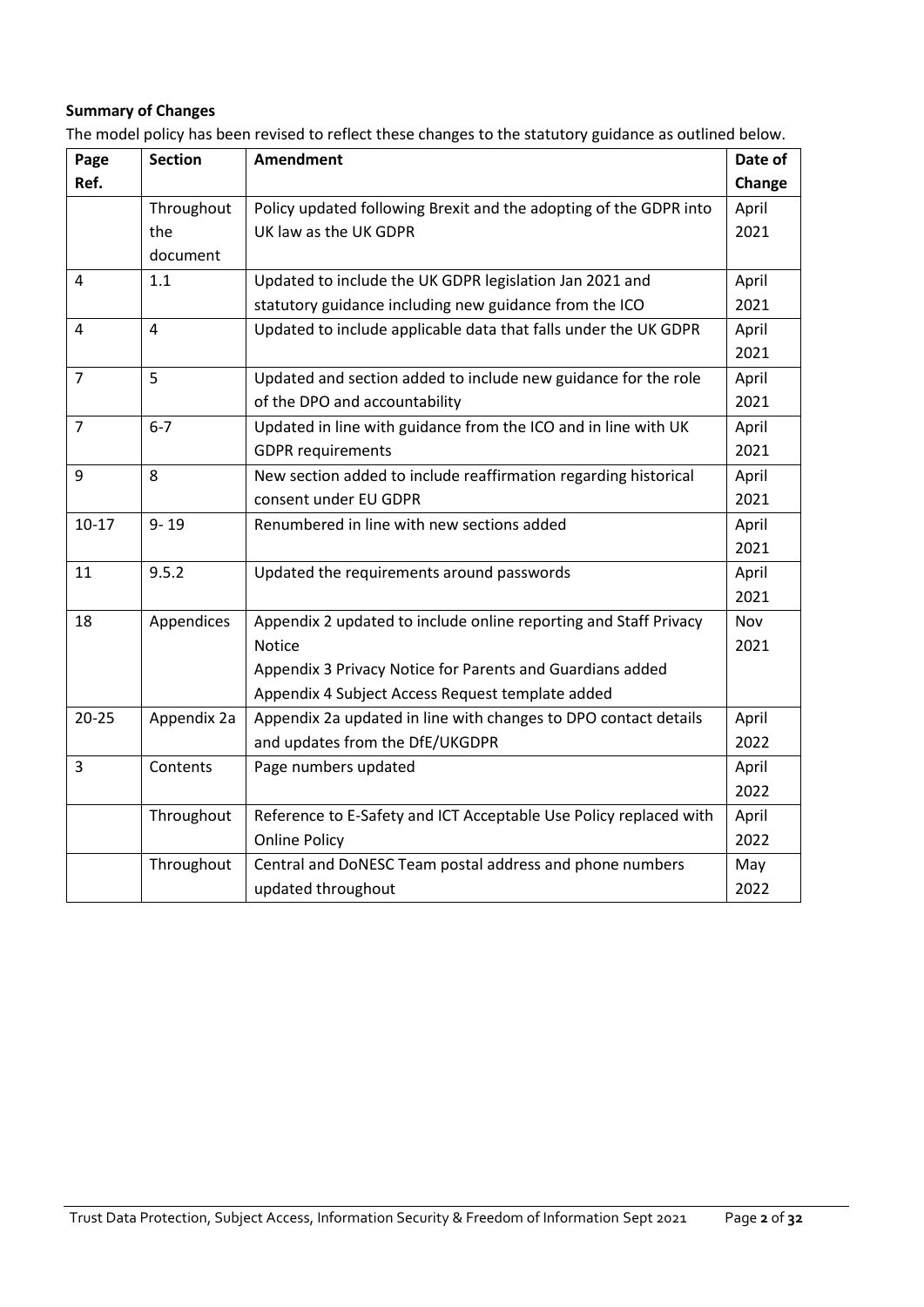## **Contents**

| 14. Websites |  |
|--------------|--|
|              |  |
|              |  |
|              |  |
|              |  |
|              |  |
|              |  |
|              |  |
|              |  |
|              |  |
|              |  |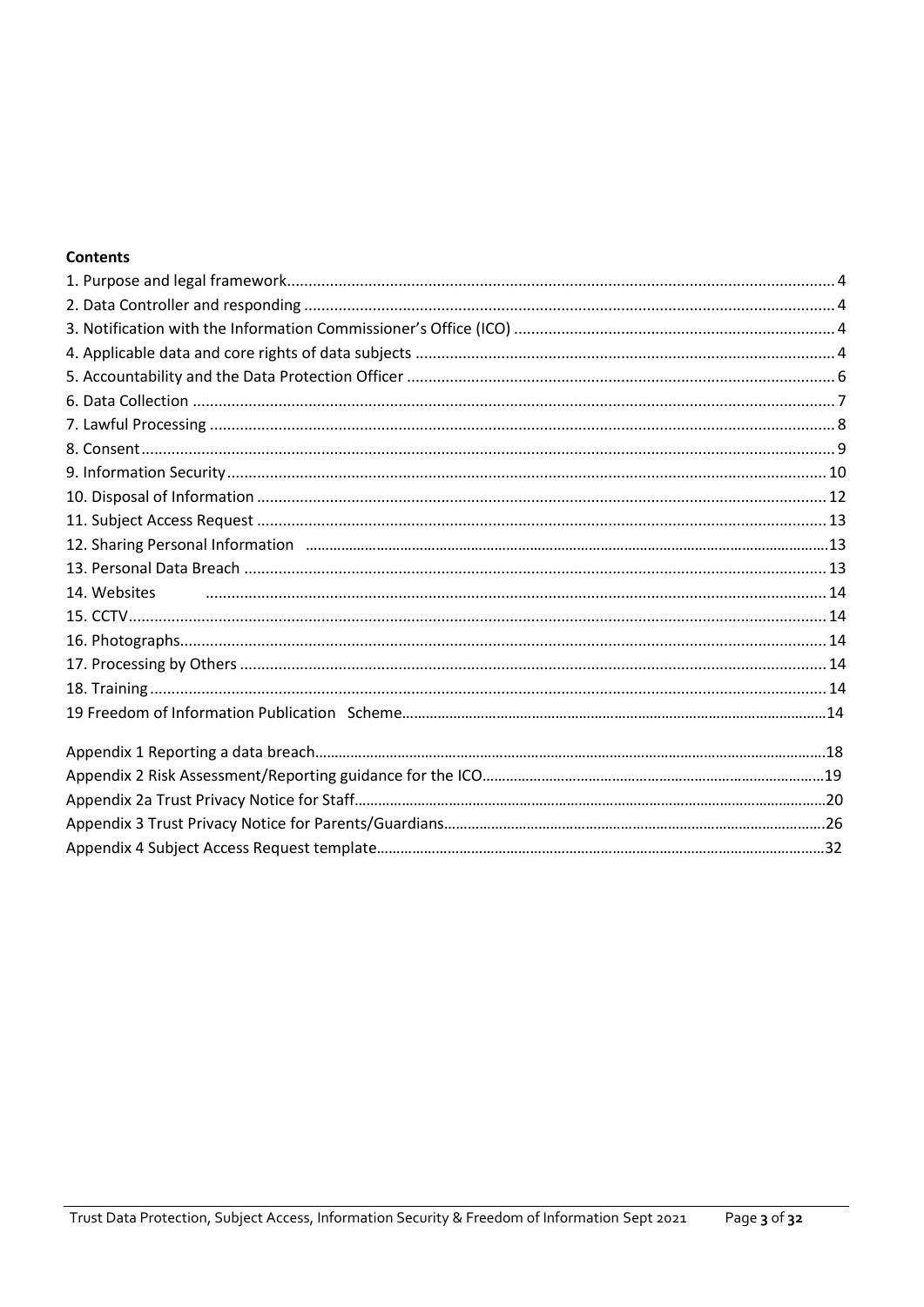#### <span id="page-3-0"></span>**1. Purpose and legal framework**

- <span id="page-3-1"></span>1.1. The purpose of this policy and procedure is to ensure compliance of the Diocese of Norwich Education and Academies Trust ("the Trust") with all its obligations and with due regard to all relevant legislation and statutory guidance. These include, but are not limited to, the following:
	- The UK General Data Protection Regulation (UK GDPR)
	- Freedom of Information Act 2000
	- The Education (Pupil Information) (England) Regulations 2005 (as amended in 2016)
	- The Freedom of Information and Data Protection (Appropriate Limit and Fees) Regulations 2004
	- School Standards and Framework Act 1998
	- Data Protection Act 2018

This policy also has regard to the following guidance.

- ICO (2021) ["Guide to the UK General Data Protection Regulation \(UK GDPR\)](https://ico.org.uk/for-organisations/guide-to-data-protection/guide-to-the-general-data-protection-regulation-gdpr/)
- DfE (2018) ["Data protection: a toolkit for schools"](https://www.gov.uk/government/publications/data-protection-toolkit-for-schools)

#### **2. Data Controller and responding**

- 2.1. The Trust is the Data Controller as defined in the United Kingdom General Data Protection Regulations Jan 2021 (UK GDPR).
- 2.1.1 The individual academy is the Data Processor as defined in the UK GDPR.
- 2.2. All **Freedom of Information (FOI)** requests will be dealt with by the Trust and academies should refer any such requests to the Chief Executive Officer.
- 2.3. Any FOI request from an individual for their own personally identifiable data is treated under the GDPR as a Subject Access Request (SAR) and can be dealt with by the individual academy. Otherwise an FOI that is:
	- a. complex; and/ or
	- b. potentially contentious; and/ or
	- c. has a reputational risk; and or
	- d. has a legal risk

should be referred to the Chief Executive Officer.

- 2.4. Day-to-day personally identifiable information / data requests should be dealt with by the academies Data Processor.
- <span id="page-3-2"></span>2.5. **If in doubt, refer any information request to the Trust Data Protection Officer.**

#### **3. Notification with the UK's Supervisory Authority – the Information Commissioner's Office (ICO)**

- 3.1. The Trust has notified the ICO via the appropriate template.
- 3.2. The Trust will renew the registration as required. In addition, if the Trust introduces any new purposes for processing personal information then it will notify the ICO by e-mail at notification@ico.gsi.gov.uk, requesting that the new purpose be included in the registration.

#### <span id="page-3-3"></span>**4. Applicable data and core rights of data subjects**

4.1. For the purpose of this policy, 'personal data' refers to information that relates to an identifiable, living individual, including information such as an online identifier, e.g. an IP address. The UK GDPR applies to both automated personal data and to manual filing systems, where personal data is accessible according to specific criteria, as well as to chronologically ordered data and pseudonymised data, e.g. key-coded.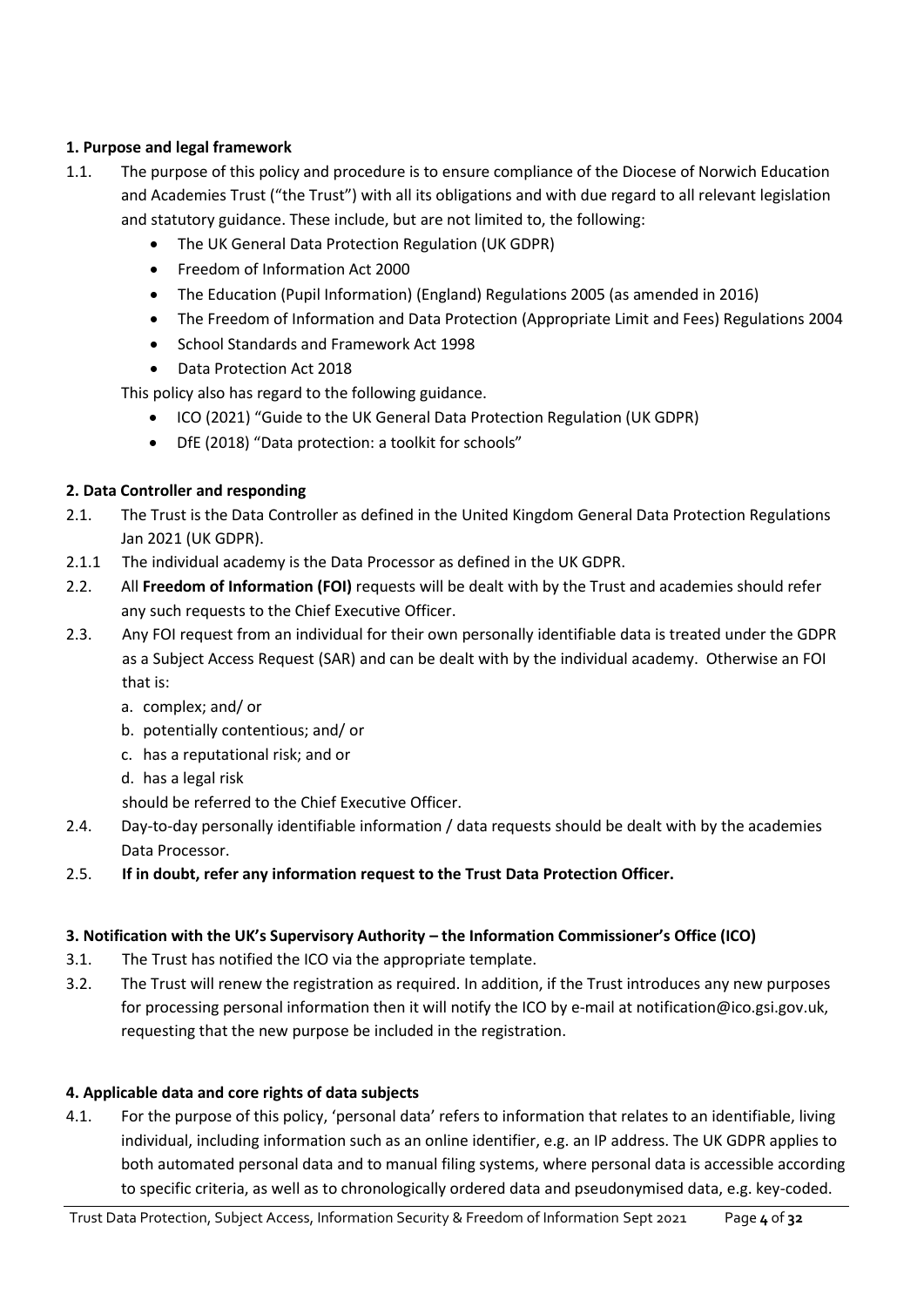- 4.2 'Sensitive personal data' is referred to in the UK GDPR as 'special categories of personal data', and is defined as:
- Genetic data.
- Biometric data.
- Data concerning health.
- Data concerning a person's sex life.
- Data concerning a person's sexual orientation.
- Personal data which reveals:
- Racial or ethnic origin.
- Political opinions.
- Religious or philosophical beliefs.
- Trade union membership.
- Principles.
- 4.3 Under the requirements outlined in the UK GDPR, personal data will be:
- Processed lawfully, fairly and in a transparent manner in relation to individuals.
- Collected for specified, explicit and legitimate purposes and not further processed in a manner that is incompatible with those purposes; further processing for archiving purposes in the public interest, scientific or historical research purposes or statistical purposes shall not be considered to be incompatible with the initial purposes.
- Adequate, relevant and limited to what is necessary in relation to the purposes for which they are processed.
- Accurate and, where necessary, kept up-to-date; every reasonable step must be taken to ensure that personal data that are inaccurate, having regard to the purposes for which they are processed, are erased or rectified without delay.
- Kept in a form which permits identification of data subjects for no longer than is necessary for the purposes for which the personal data are processed; personal data may be stored for longer periods, insofar as the personal data will be processed solely for archiving purposes in the public interest, scientific or historical research purposes or statistical purposes, subject to implementation of the appropriate technical and organisational measures required by the UK GDPR in order to safeguard the rights and freedoms of individuals.
- Processed in a manner that ensures appropriate security of the personal data, including protection against unauthorised or unlawful processing and against accidental loss, destruction or damage, using appropriate technical or organisational measures.

The UK GDPR also requires that "the controller shall be responsible for, and able to demonstrate, compliance with" the above principles. It also requires that data is processed responsibly by the Data Controller and Data Processor (defined in Section 2) under the accountability principle. Academies and central team will work together to ensure that there is a robust system in place to handle PII and document decisions taken about the processing activity.

- 4.4 The eight core rights of data subjects are summarized as follows:
	- The right to be informed
	- The right of access
	- The right to rectification
	- The right to erasure
	- The right to restrict processing
	- The right to data portability
	- The right to object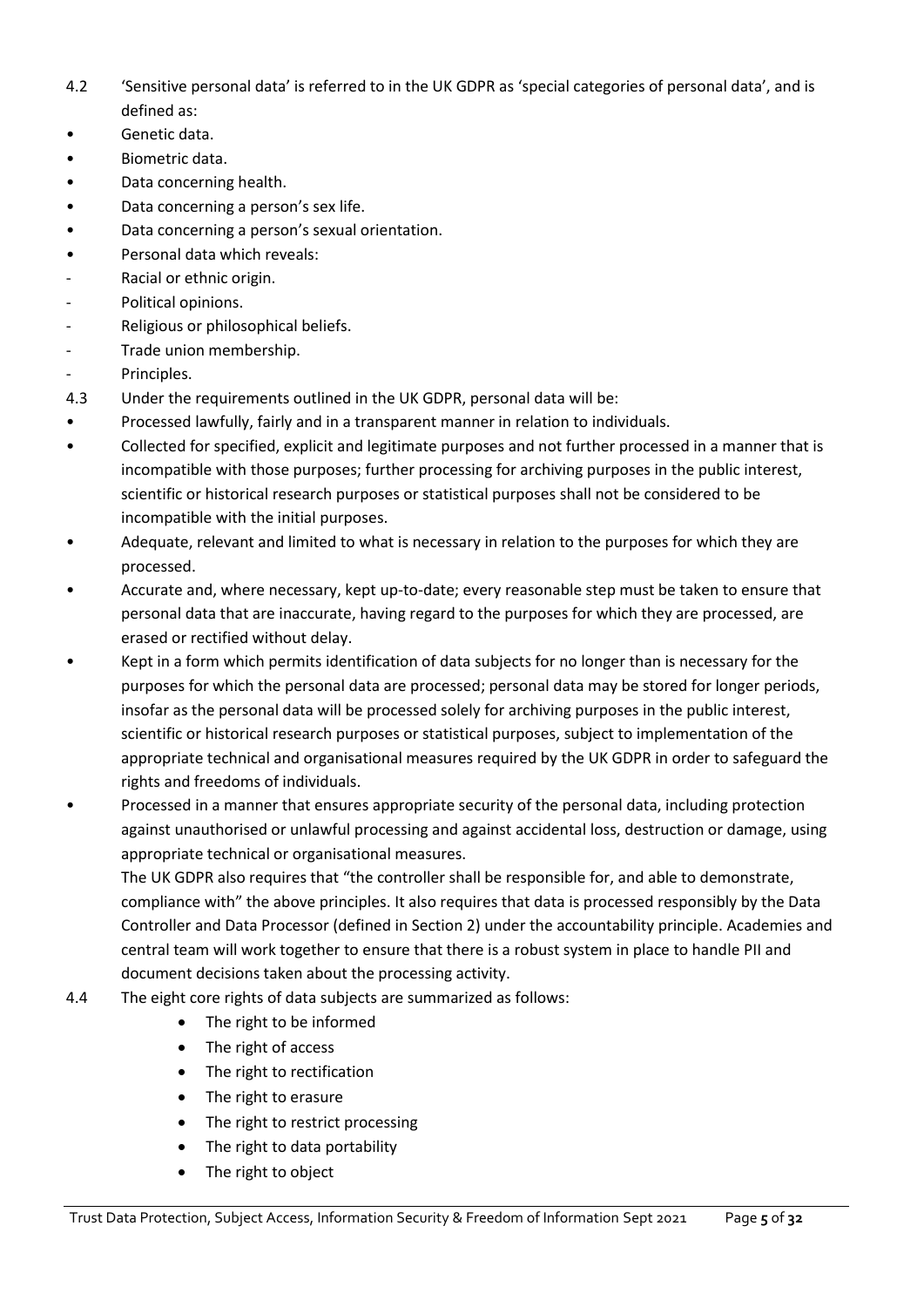• Rights in relation to automated decision making and profiling

## **5. Accountability and Data Protection Officer (DPO)**

- 5.1 The Trust is committed to being clear and transparent about what type of personal information we hold and how it is used. The Trust will implement appropriate technical and organisational measures to demonstrate that data is processed in line with the principles set out in the UK GDPR, and will provide comprehensive, clear and transparent privacy policies (see Appendix 3)
- 5.2 Additional internal records of the Trusts processing activities will be maintained and kept up to date held on site by individual academies. Internal records of processing activities will include the following:
- Name and details of the organisation
- Purpose(s) of the processing
- Description of the categories of individuals and personal data
- Retention schedules
- Categories of recipients of personal data
- Description of technical and organisational security measures
- Details of transfers to third countries, including documentation of the transfer mechanism safeguards in place
- 5.3 The Trust will also document other aspects of compliance with the UK GDPR and Data Protection Act where this is deemed appropriate in certain circumstances by the DPO, including the following:
- Information required for privacy notices, e.g. the lawful basis for the processing
- Records of consent
- Controller-processor contracts
- The location of personal data
- Data Protection Impact Assessment (DPIA) reports
- Records of personal data breaches
- 5.4 The Trust and individual academies will implement measures that meet the principles of data protection by design and data protection by default, such as:
- Minimising the processing of personal data.
- Pseudonymising personal data as soon as possible.
- Ensuring transparency in respect of the functions and processing of personal data.
- Allowing individuals to monitor processing.
- Continuously creating and improving security features.
- Data Protection Impact Assessments (DPIAs) will be used to identify and reduce data protection risks, where appropriate
- 5.5 A DPO will be appointed by the Trust in order to:
- Inform and advise the Trust and its employees about their obligations to comply with the UK GDPR and other data protection laws.
- Monitor the Trust's compliance with the UK GDPR and other laws, including managing internal data protection activities, advising on DPIAs, conducting internal audits, and providing the required training to staff members.
- Cooperate with the ICO and act as the first point of contact for the ICO and for individuals whose data is being processed.
- 5.6 The DPO is responsible for:
- Coordinating a proactive and preventative approach to data protection.
- Calculating and evaluating the risks associated with the Trust's data processing.
- Having regard to the nature, scope, context, and purposes of all data processing.
- Prioritising and focussing on more risky activities, e.g. where special category data is being processed.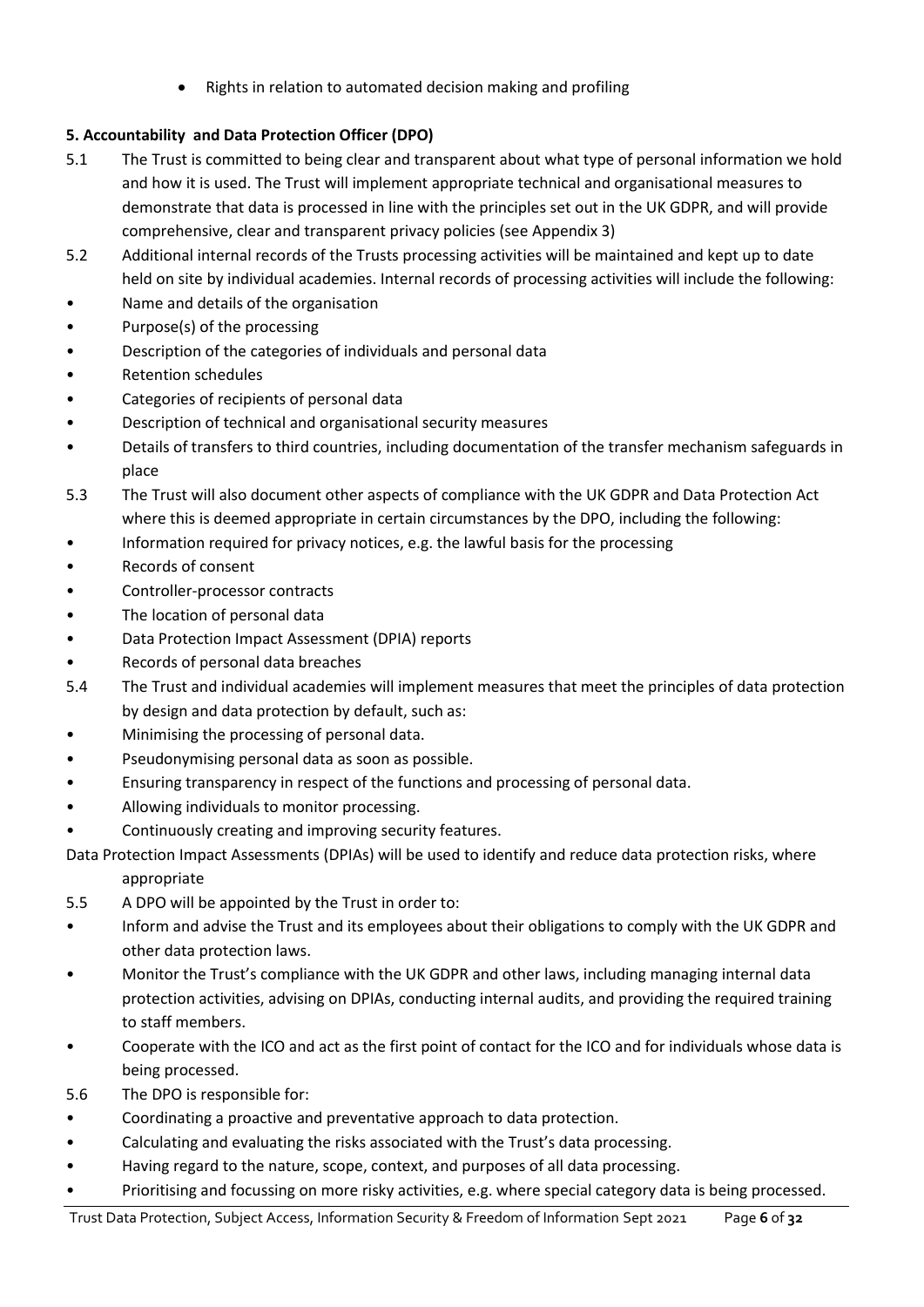• Promoting a culture of privacy awareness throughout the Trust and academy community. The individual appointed as DPO will have professional experience and be highly knowledgeable about data protection law, particularly that in relation to academies. An existing employee will be appointed to the role of DPO provided that their duties are compatible with the duties of the DPO and do not lead to a conflict of interests.

The DPO will operate independently and will not be dismissed or penalised for performing their duties. Sufficient resources and appropriate access will be provided to the DPO to enable them to meet their UK GDPR obligations.

5.7 The DPO will report to the highest level of management at the Trust, which is the Trust Board. Staff will ensure that they involve the DPO in all data protection matters closely and in a timely manner.

## <span id="page-6-0"></span>**6. Data Collection**

6.1. The Trust is committed to being clear and transparent about what type of personal information we hold and how it is used. The Trust and academies will maintain internal records of processing activities. The Trust and individual academy will publish 'Privacy Notice for Pupils/Students and their Parents and Guardians' (Appendix 3) on both academy and Trust websites.

## 6.2. **Why do we collect information?**

- 6.2.1. The Trust collects information about our pupils and holds this personal data so that we can:
	- a. Support each pupil's learning;
	- b. Monitor and report on each pupil's progress;
	- c. Provide appropriate pastoral care and other support to each of our pupils; and
	- d. Assess how well each pupil is doing and report on that to the parents.

## 6.3. **What type of information do we collect?**

- 6.3.1. The information will include: personal data such as name and date of birth as well as contact details; educational performance assessments; attendance information; and, pastoral information. It will also include sensitive personal data such as: ethnicity; special educational needs; biometric data (fingerprint recognition – High School catering), behavioural incidents; and, medical information that will help us to support each pupil's education and wider welfare needs at the Trust. This information is collected directly from the parent/guardian or indirectly from the local authority or feeder school for example.
- 6.3.2. We will also hold personal contact information about parents and carers so that we can get hold of you routinely or in an emergency.
- 6.3.3. Where CCTV is used by the Trust this will is for security and the prevention and detection of crime.
- 6.3.4. Pupil photographs may be included as part of their personal data and this will be treated with the same level of confidentiality as all other personal data (see sections 13.2. and 15.1.).

## 6.4. **Do we share this information with anyone else?**

6.4.1. We do not share any of this data with any other organisation without your permission except where the law or governmental returns require it. We are required to provide pupil data to central government through the Department for Education (DfE) (www.education.gov.uk) and the Education Funding Agency (EFA) (www.education.gov.uk/efa). Where it is necessary to protect a child, the Trust will share data with agencies such as the Local Authority Children's Social Services and/or the Police.

## 6.5. **Can we see the personal data that you hold about our child?**

6.5.1. All pupils have a right to have a copy of all personal information held about them, with the exception of those identified in 6.5.3. A request for a copy of the personal information can be made by a parent or guardian in writing, but it should be remembered that the personal information belongs to the child (regardless of age) albeit the request may come from a parent or guardian. If we are confident that the child can understand their rights then we will respond to the child rather than a parent or guardian,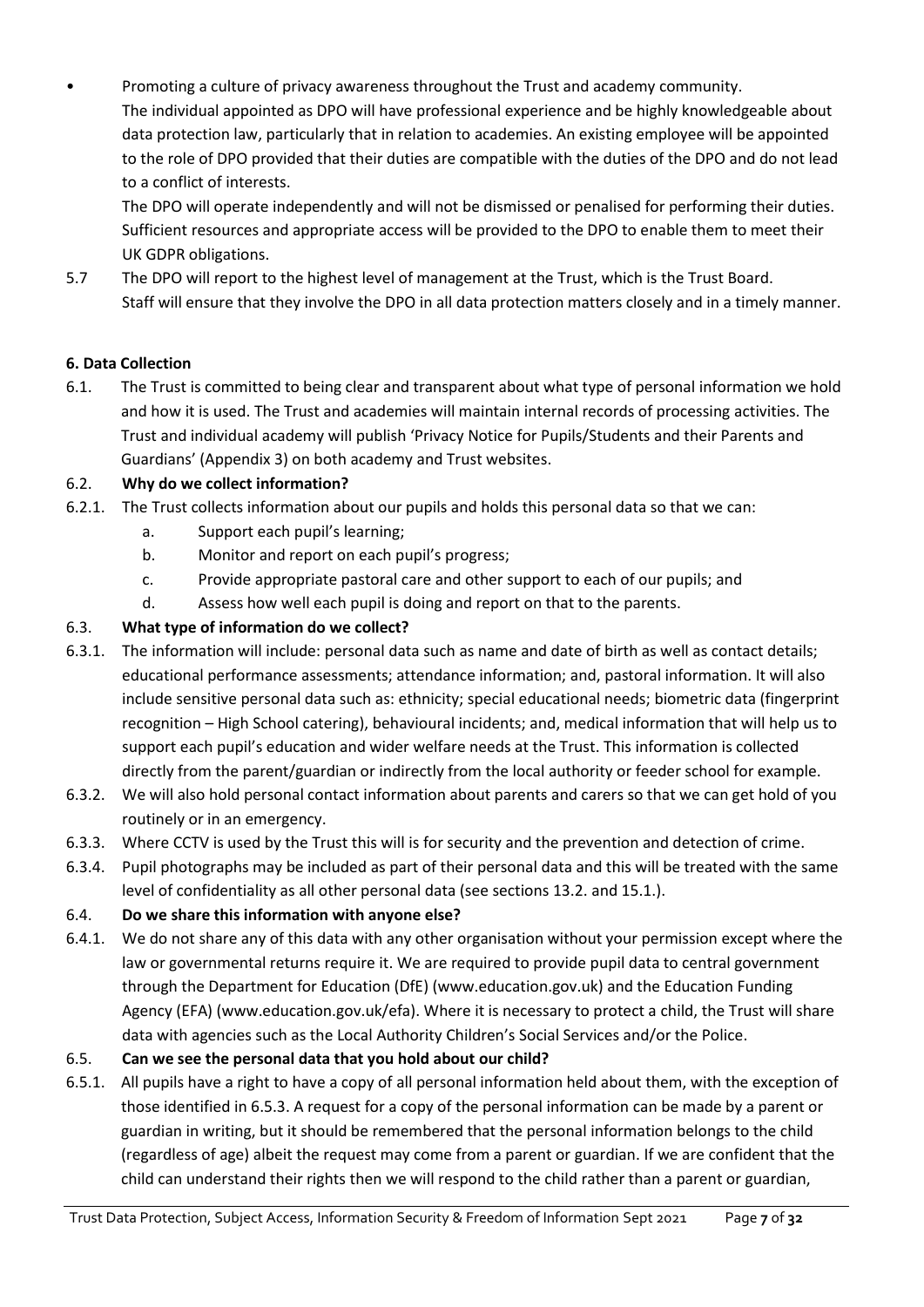taking into account that if the child is able to understand (in broad terms) what it means to make a subject access request and how to interpret the information they receive as a result of doing so. Any fees allowable under the GDPR (referenced in this document) may be waived in the case of a request from a child. When considering borderline cases of whether to release the information to the child we will take into account, among other things:

- a. the age of the child, if aged 13 or over informed consent must be given by the young person, unless they have special needs which impact on their ability to make decisions like this:
- b. the child's level of maturity and their ability to make decisions like this;
- c. the nature of the personal data;
- d. any court orders relating to parental access or responsibility that may apply;
- e. any duty of confidence owed to the child or young person;
- f. any consequences of allowing those with parental responsibility access to the child's or young person's information. This is particularly important if there have been allegations of abuse or ill treatment;
- g. any detriment to the child or young person if individuals with parental responsibility cannot access this information; and
- h. any views the child or young person has on whether their parents should have access to information about them.
- 6.5.2. Copies of examination scripts are not available for request.
- 6.5.3. Information would be withheld if there was a child protection risk, specifically:
	- a. The information might cause serious harm to the physical or mental health of the pupil or another individual;
	- b. Where disclosure would reveal a child is at risk of abuse;
	- c. Information contained in adoption or parental order records; and
	- d. Information given to a court in proceedings under the Magistrate's Courts (Children and Young Persons) Rules 1992.
- 6.5.4. To protect each child's right of confidentiality under law the Trust reserves the right to check the identity of a person making a request for information on a child's behalf. Once any identity check has been completed and any fee due paid, the information will be collected and provided within one calendar month.

## 6.6**. Can we see our child's educational record?**

- 6.6.1. All parents can request a copy of their child's educational record (noting Section 6.5). A request must be made in writing to the Trust. The Educational Record includes curriculum, assessment, pastoral and behavioural information that is stored by the Trust. Only information that has come from a teacher or employee of the Trust or an educational professional contracted by the Trust can be considered to form part of the educational record.
- 6.6.2. If you want a printed copy of the educational record the Trust will respond to the request within one calendar month.

#### **7.Lawful Processing**

- 7.1 The legal basis for processing data will be identified and documented prior to data being processed. Under the UK GDPR, data will be lawfully processed under the following conditions:
- The consent of the data subject has been obtained
- Processing is necessary for a contract held with the individual, or because they have asked the school to take specific steps before entering into a contract
- Processing is necessary for compliance with a legal obligation (not including contractual obligations)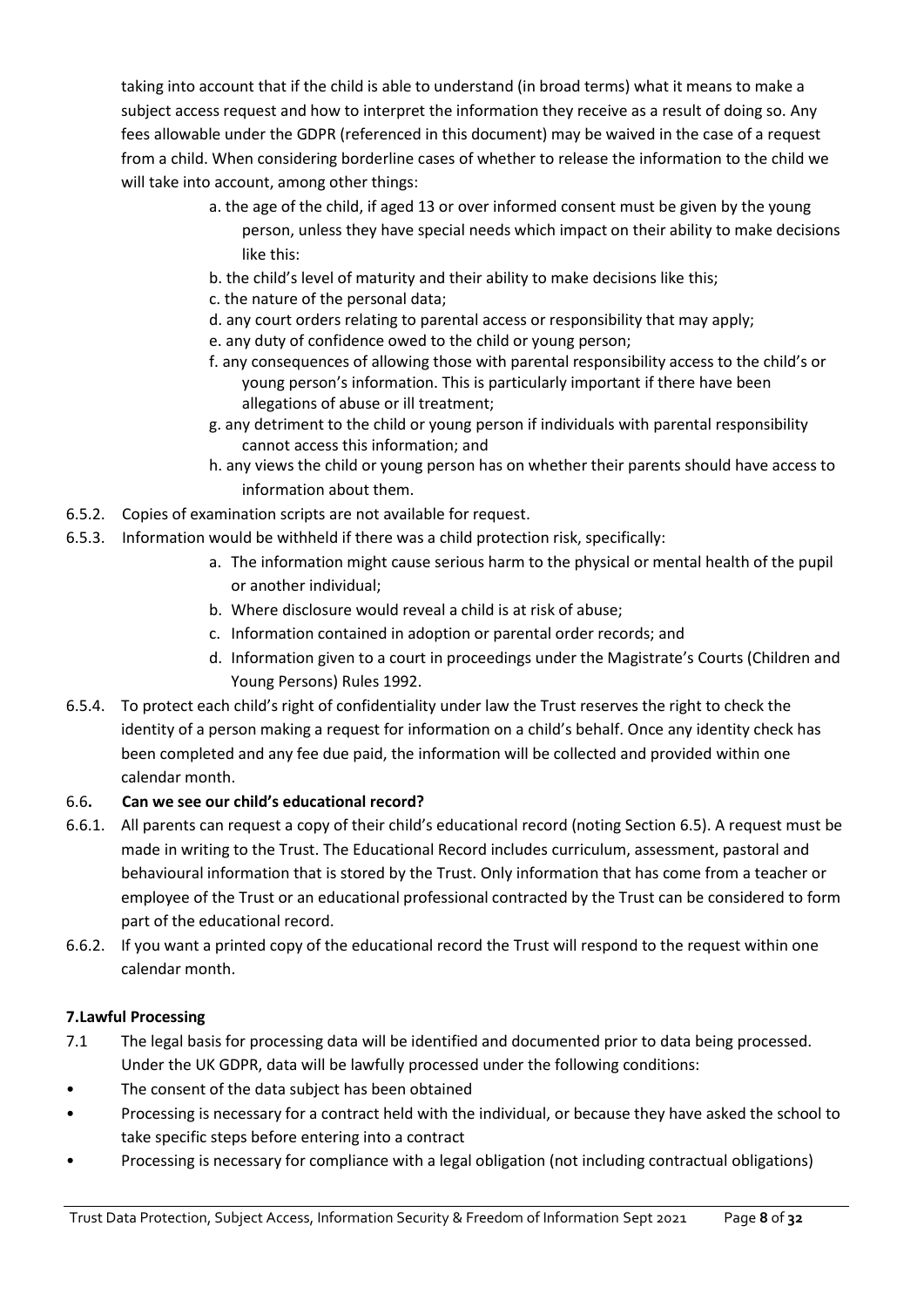- Processing is necessary for the performance of a task carried out in the public interest or in the exercise of official authority vested in the controller
- Processing is necessary for protecting vital interests of a data subject or another person, i.e. to protect someone's life
- Processing is necessary for the purposes of legitimate interests pursued by the controller or a third party, except where such interests are overridden by the interests, rights or freedoms of the data subject – this condition is not available to processing undertaken by the school in the performance of its tasks
- 7.2 The Trust will only process personal data without consent where any of the above purposes cannot reasonably be achieved by other, less intrusive means or by processing less data.
- 7.3 Sensitive data will only be processed under the following conditions:
- Explicit consent of the data subject
- Processing carried out by a not-for-profit body with a political, philosophical, religious or trade union aim provided the processing relates only to members or former members (or those who have regular contact with it in connection with those purposes) and provided there is no disclosure to a third party without consent
- Processing relates to personal data manifestly made public by the data subject
- Processing is necessary for:
- Carrying out obligations under employment, social security or social protection law, or a collective agreement
- Protecting the vital interests of a data subject or another individual where the data subject is physically or legally incapable of giving consent
- The establishment, exercise or defence of legal claims or where courts are acting in their judicial capacity
- Reasons of substantial public interest with a basis in law which is proportionate to the aim pursued and which contains appropriate safeguards
- The purposes of preventative or occupational medicine, for assessing the working capacity of the employee, medical diagnosis, the provision of health or social care or treatment or management of health or social care systems and services with a basis in law
- Reasons of public interest in the area of public health, such as protecting against serious cross-border threats to health or ensuring high standards of healthcare and of medicinal products or medical devices
- Archiving purposes in the public interest, or scientific and historical research purposes or statistical purposes in accordance with a basis in law

Where the Trust relies on:

- 'Performance of contract' to process a child's data, the academy considers the child's competence to understand what they are agreeing to, and to enter into a contract.
- 'Legitimate interests' to process a child's data, the academy takes responsibility for identifying the risks and consequences of the processing, and puts age-appropriate safeguards in place.
- Consent to process a child's data, the academy ensures that the requirements outlined in section 6 are met, and the academy does not exploit any imbalance of power in the relationship between the school and the child.

#### **8.Consent**

Consent must be a positive indication expressly confirmed in words. It cannot be inferred from silence, inactivity, a positive action without words or pre-ticked boxes. Consent will only be accepted where it is freely given, specific, informed and an unambiguous indication of the individual's wishes. Consent can be withdrawn by the individual at any time.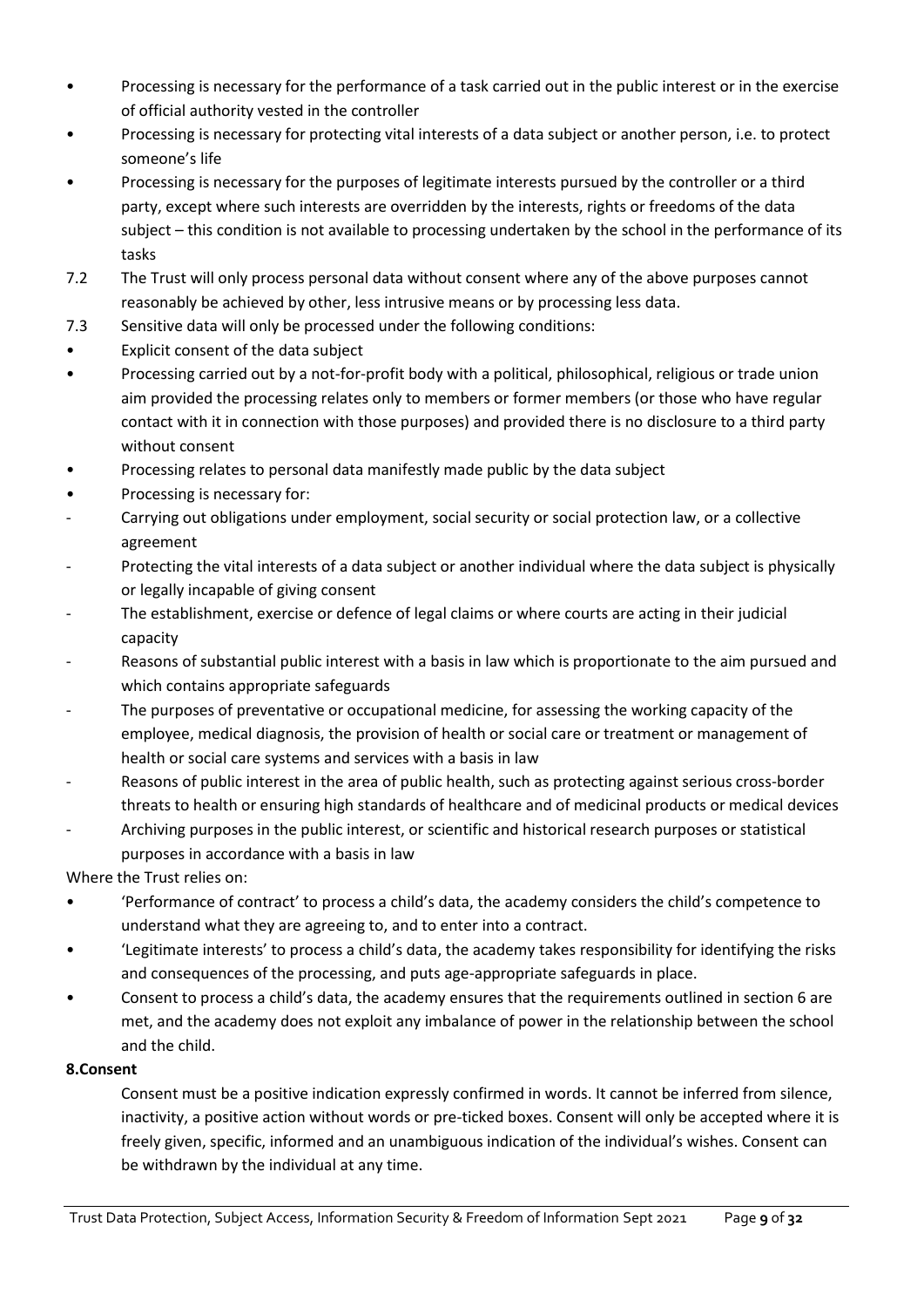8.1 Where consent is given, a record will be kept documenting how and when consent was given, and what the data subject was told.

The Trust ensures that consent mechanisms meet the standards of the UK GDPR. Where the standard of consent cannot be met, an alternative legal basis for processing the data must be found, or the processing must cease. Consent accepted under the DPA will be reviewed to ensure it meets the standards of the UK GDPR; however, acceptable consent obtained under the DPA will not be reobtained.

8.2 Where the academy opts to provide an online service directly to a child, the child is aged 13 or over, and the consent meets the requirements outlined above, the academy obtains consent directly from that child; otherwise, consent is obtained from whoever holds parental responsibility for the child, except where the processing is related to preventative or counselling services offered directly to children. In all other instances with regards to obtaining consent, an appropriate age of consent is considered by the school on a case-by-case basis, taking into account the requirements outlined above.

#### <span id="page-9-0"></span>**9. Information Security**

- 9.1. Objective
- 9.1.1 The information security objective is to ensure that the Trust's information is protected against identified risks so that it may continue to deliver its services and obligations to the community. It seeks to ensure that any security incidents have a minimal effect on its business and academic operations.
- 9.2. Responsibilities
- 9.2.1. The Headteacher/Principal of the local academy has direct responsibility for maintaining the enforcing of this policy/procedure and for ensuring that the staff of the local academy adheres to it.
- 9.3. General Security
- 9.3.1. It is important that unauthorised people are not permitted access to Trust information and that we protect against theft of both equipment and information. This means that we must pay attention to protecting our buildings against unauthorised access. Staff must:
	- a. Not reveal pin numbers or building entry codes to people that you do not know or who cannot prove themselves to be employees;
	- b. Beware of people tailgating you into the building or through a security door;
	- c. If you don't know who someone is and they are not wearing some form of identification, ask them why they are in the building;
	- d. Not position screens on reception desks where members of the public could see them;
	- e. Lock secure areas when you are not in the office;
	- f. Not let anyone remove equipment or records unless you are certain who they are;
	- g. Ensure visitors and contractors in Trust buildings always sign in a visitor's book.
- 9.4. Security of Paper Records

8.4.1. Paper documents should always be filed with care in the correct files and placed in the correct place in the storage facility.

- 9.4.2. Records that contain personal data, particularly if the information is sensitive should be locked away when not in use and should not be left open or on desks overnight or when you are not in the office. Additionally, staff must:
	- a. Always keep track of files and who has them;
	- b. Not leave files out where others may find them;
	- c. Not, where a file contains confidential or sensitive information, give it to someone else to look after.
- 9.5. Security of Electronic Data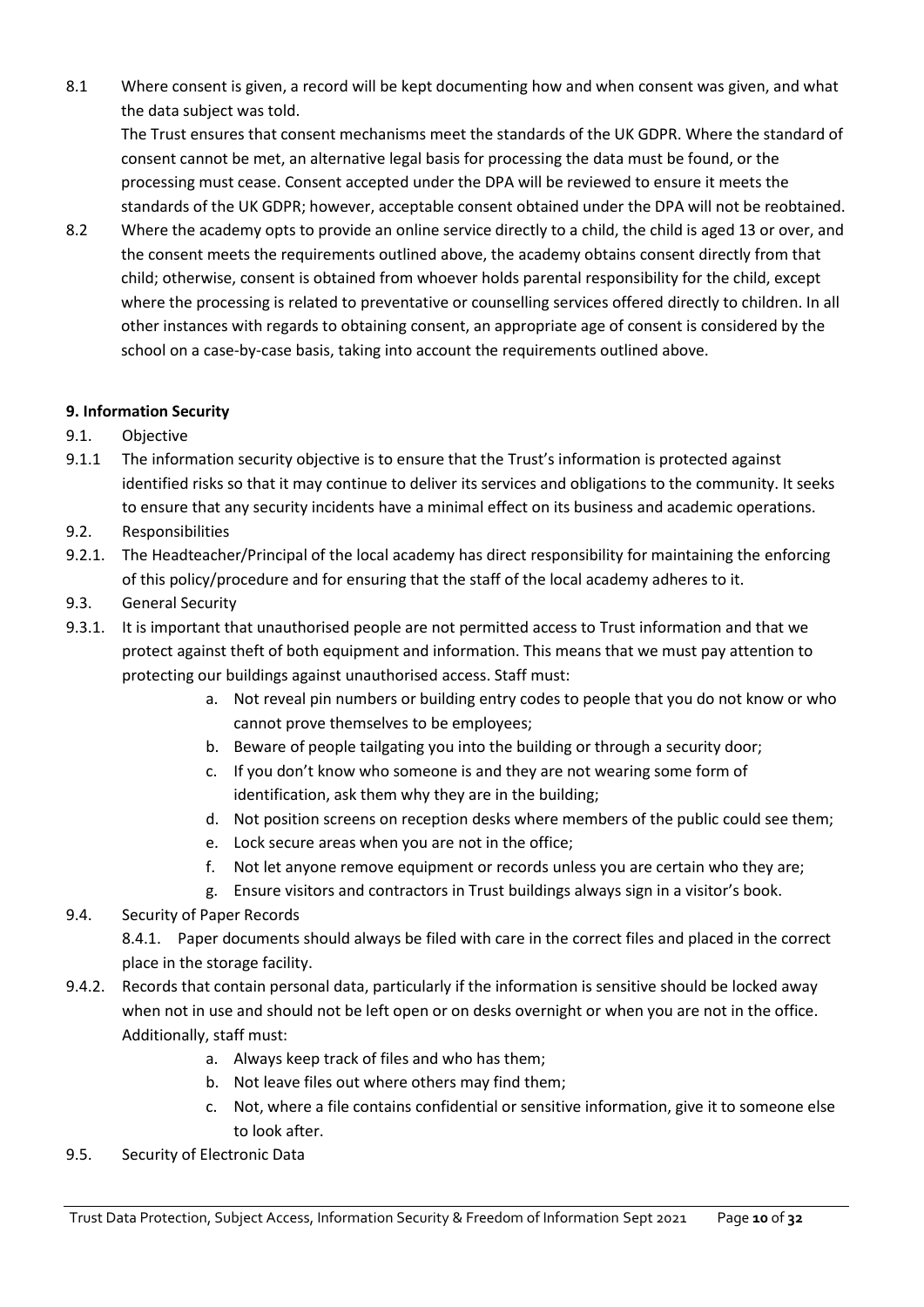- 9.5.1. Most of our data and information is collected, processed, stored, analysed and reported electronically. It is essential that our systems, hardware, software and data files are kept secure from damage and unauthorised access. Staff must:
	- a. Prevent access to unauthorised people and to those who don't know how to use an item of software properly as it could result in loss of information and a breach of data leading to a subsequent fine for both academy and Trust;
	- b. Keep suppliers CDs/USB storage devices containing software safe and locked away and always label them so you do not lose them in case they need to be re-loaded;
	- c. Ensure that when we buy a license for software, it usually only covers a certain number of machines. Note: Make sure that you do not exceed this number as you will be breaking the terms of the contract.
- 9.5.2 Passwords are a critical element of electronic information security. All staff must manage their passwords in a responsible fashion and should not:
	- a. Write it down and keep it in an easily accessible place;
	- b. Give anyone your password;
	- All staff must ensure that:
		- c. The password should be at least 8 characters including upper and lower case;
		- d. The essential rules are that your password is something that you can remember but not anything obvious or predictable(e.g. "password") or anything that people could guess easily (e.g. your name);
		- e. The password Include numbers as well as letters in the password;
		- f. They take care that no-one can see you type in your password;
		- g. They change the password regularly and use multi factor authentication to further strengthen security as part of the security factor offered by their ICT provider. Also you must change the password if you think that someone may know what it is.
- 9.5.3. You can be held responsible for any malicious acts by anyone to whom you have given your password.
- 9.5.4. Many database systems, particularly those containing personal data should only allow a level of access appropriate to each staff member. The level may change over time.
- 9.6. Use of E-Mail and Internet
- 9.6.1. The use of the Trust's e-mail system and wider Internet use is for the professional work of the Trust. Reasonable personal use of the system in a member of staff's own time is permitted but professional standards of conduct and compliance with the Trust's wider policies are a requirement whenever the email or Internet system is being used. The Trust uses a filtered and monitored broadband service to protect our pupils. Deliberate attempts to access websites that contain unlawful, pornographic, offensive or gambling content are strictly prohibited. Staff discovering such sites on the system must report this to their line manager immediately. The Headteacher/Principal will ensure that the sites are reported to the broadband provider for filtering.
- 9.6.2. To avoid a computer virus arriving over the Internet, do not open any flashing boxes or visit personal websites.
- 9.6.3. Filter and save important e-mails straight away.
- 9.6.4. Unimportant e-mails should be deleted straight away for example spam or unwanted subscription emails.
- 9.6.5. Do not send information by e-mail which breaches the General Data Protection Regulations. Check before sending that if the email contains personally identifiable information that the information is being processed lawfully, complies with the Privacy Notice (See Appendix 3) and if in doubt contact the Trust Data Protection Officer. Do not write anything in an e-mail which could be considered inaccurate or offensive, and cannot be substantiated.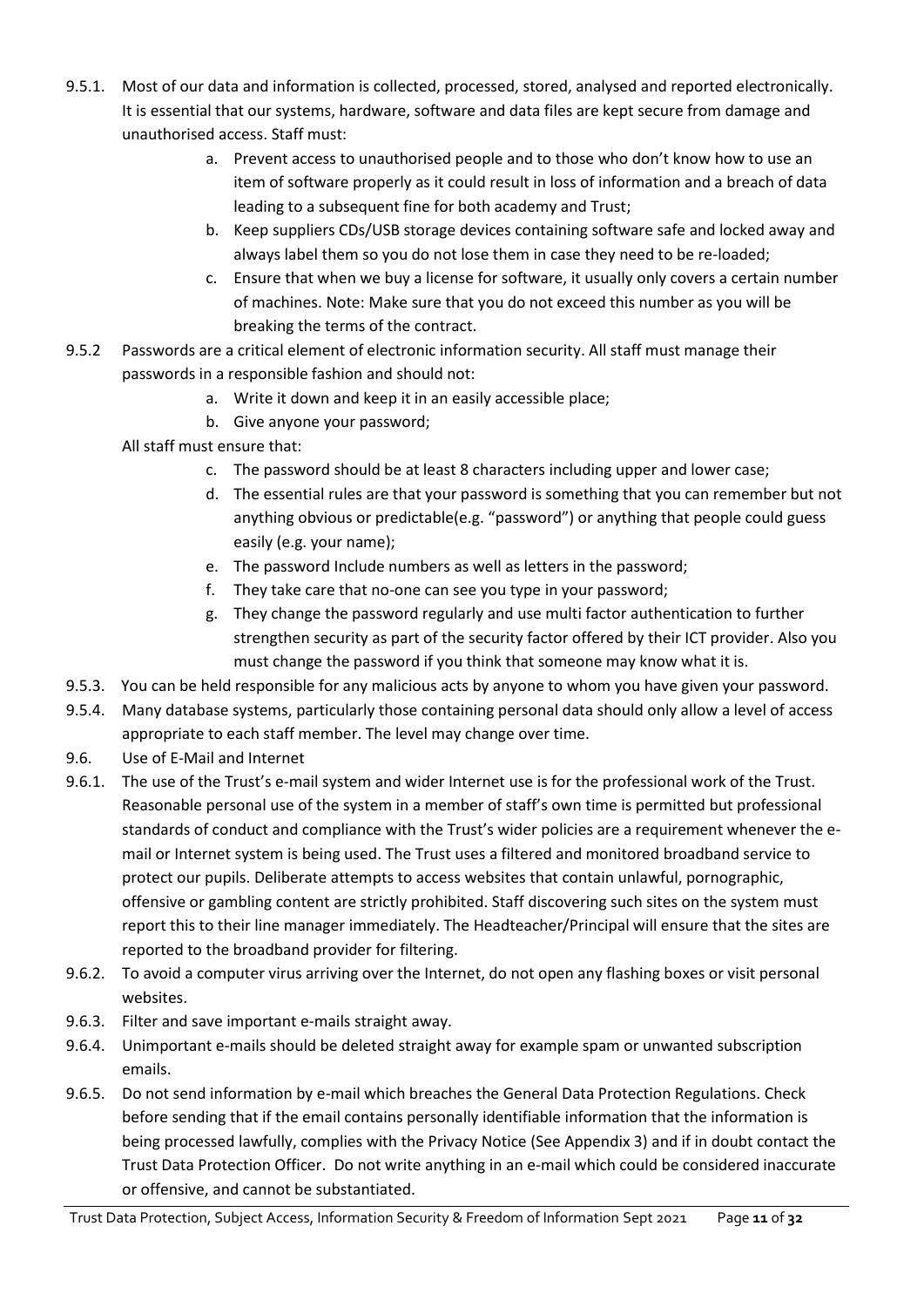- 9.7. Electronic Hardware
- 9.7.1. All hardware over the minimum threshold (see Finance Policy) held within Trust should be included on the asset register;
- 9.7.2. When an item is replaced the register should be updated with the new equipment.
- 9.7.3. Do not let anyone remove equipment unless you are sure that they are authorised to do so.
- 9.7.4. In non-secure areas, consider using clamps or other security devices to secure laptops and other portable equipment to desktops.
- 9.8. Homeworking Guidance
- 9.8.1. If staff work outside of the Trust or at home, all of the principles contained in this policy/procedure still apply. However, working outside of the Trust presents increased risks for securing information. The following additional requirements apply:
	- a. Do not access confidential information when you are in a public place, such as a train, where you may be overlooked;
	- b. Do not have conversations about personal or confidential information on your mobile when in a public place. Ensure that, if urgent, you have your conversation in a separate room or away from other people;
- 9.8.2. If you use a laptop or tablet or smart phone:
	- a. Ensure that it is locked and password protected to prevent unauthorised access;
	- b. Make sure that you don't leave your device anywhere it could be stolen. Keep it with you at all times and secure it when you are in the Trust. Any loss of data must be immediately reported to the Trust Data Protection Officer as confirmed breaches of data have to be reported to the ICO within **72 hours** and this timeframe is not 3 working days but will include the weekend.
	- c. Data held must be encrypted (either the laptop or external storage see 9.8.3)
- 9.8.3. Any portable device or memory stick that contains personal data must be encrypted. Personal data may not be taken off the Trust's site or put onto a portable device without the express permission of the Headteacher/Principal. Taking personal data off-site on a device or media that is not encrypted could be a disciplinary matter
- 9.8.4. When working on confidential documents at home do not leave them lying around where others may see them; dispose of documents using a shredder.
- 9.8.5. If you are using your own computer, ensure that others cannot access documents. It is **recommended** that you access the documents on an encrypted device (rather than transferring them onto your computer). If you do need to transfer documents onto your computer, when you have completed working on them transfer them back to the Trust's system or encrypted storage device and delete them from your computer (including emptying the 'recycle bin'). It is forbidden to use a computer owned by you, other than for short periods specified above, to hold personal data about pupils or staff of the Trust.
- 9.9. Audit of Data Access
- 9.9.1. Where possible our software specifications will include the function to audit access to confidential data and attribute access, including breaches of security, to specific users.
- 9.10. Data Backup
- 9.10.1. The Trust has reviewed its procedures for ensuring that all critical and personal data is backed-up to secure online (off physical site) storage.
- 9.10.2. Data backup should routinely be managed on a rolling daily process to secure off-site areas.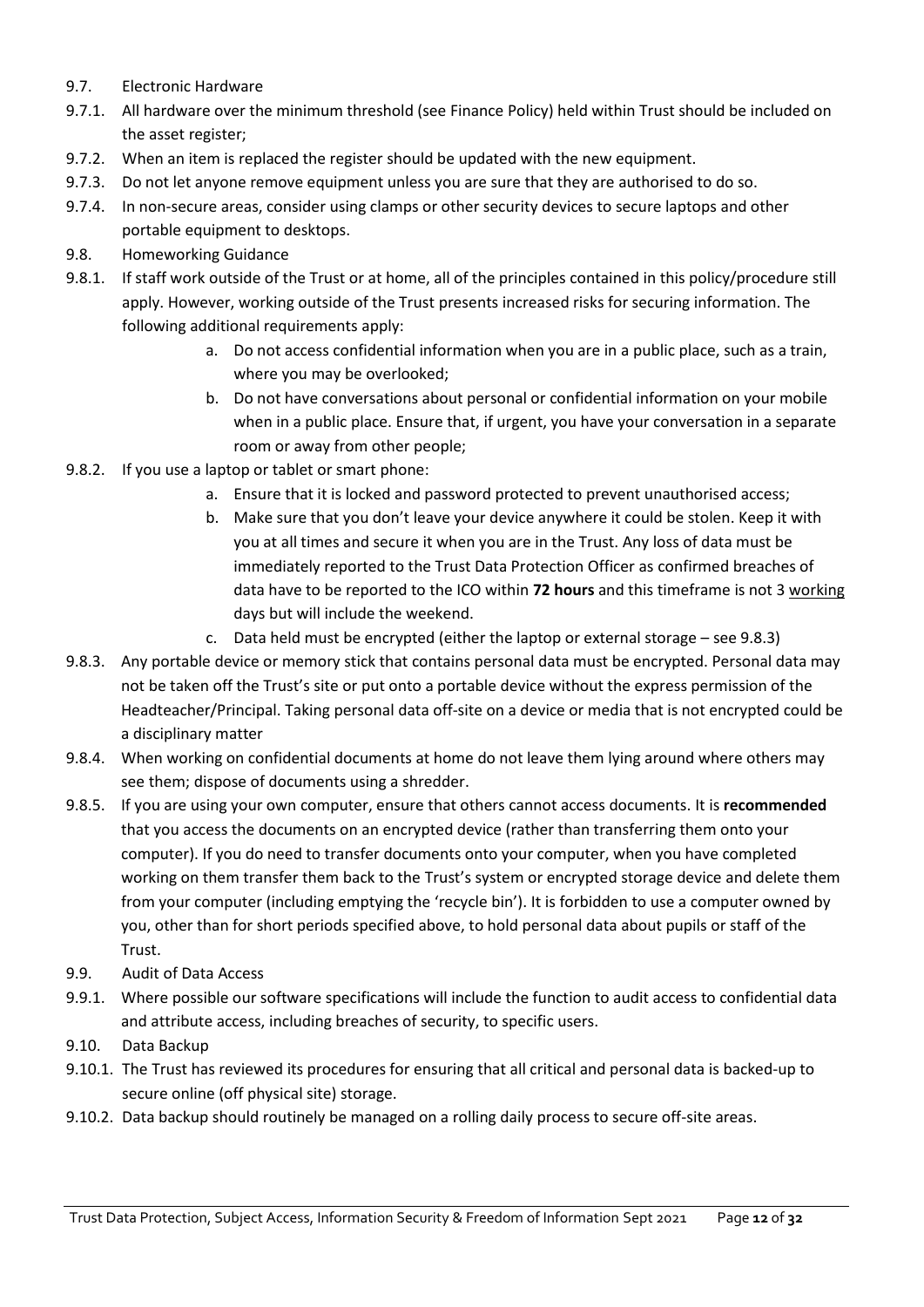#### <span id="page-12-0"></span>**10. Disposal of Information**

- 10.1. Paper records should be disposed of with care. If papers contain confidential or sensitive information shred them before disposing of them. Particular care must be taken when selecting papers to be placed in a recycling bin.
- 10.2. Computers and hardware to be disposed of must be completely 'wiped'/'cleaned' before disposal. It is not enough just to delete all the files.
- 10.3. It cannot be assumed that simply deleting a file will prevent it being recovered from electronic media. Electronic memory containing personal information or sensitive personal information must be electronically scrubbed or physically destroyed.
- 10.4. Where a third-party contractor holds personal information on behalf of the Trust (e.g. payroll provider), the Trust will agree and document an appropriate allocation of information security roles and responsibilities to ensure the contractor fulfils their obligations as Data Processor under the UK GDPR.

#### <span id="page-12-1"></span>**11. Subject Access Requests**

- 11.1. Requests from parents or pupils for access to personal data or educational records will be dealt with as described in Section 6 and using the Trust SAR template (Appendix 4)
- 11.2. Trust staff may have access to their personal data within one calendar month of a request and at no charge.
- 11.3. The Trust will maintain a documented record of all requests for personal information with details of who dealt with the request, what information was provided and when, and any outcomes. The record will be used if there is a subsequent complaint in relation to the request.

#### <span id="page-12-2"></span>**12. Sharing Personal Information**

- 12.1. The Trust only shares personal information with other organisations where there is a legal requirement to do so or the organisation has been contracted by the Trust to carry out a function of the Trust.
- 12.2. The Trust is required, for example, to share information with the Department for Education and the Education Funding Agency. Under certain circumstances, such as child protection, we may also be required to share information with Children's Social Services or the Police.
- 12.3. Because our pupils are of school age, their own right to access their own personal information held by the Trust will be typically, but not always, exercised through their parents or guardians (see Section 6) unless they have reached the age of 13 years.
- 12.4. The Headteacher/Principal will be responsible for authorising the sharing of data with another organisation. The principle in authorising the sharing of data will take account of:
- 12.4.1. Whether it is lawful to share it (following guidance from the Trust Data Protection Officer);
- 12.4.2. Whether there is adequate security in place to protect the information while it is being transferred and then held by the other organisation;
- 12.4.3. Include in the Privacy Notice a simple explanation of who the information is being shared with and why.
- 12.5. Considerations regarding the method of transferring data should include:
- 12.5.1. If personal data is sent by e-mail then security will be threatened. You may need to check that the recipient's arrangements are secure enough before sending the message. The data may also need to be password protected and the password sent separately. You should also check that it is going to the correct e-mail address.
- 12.5.2. Circular e-mails sent to parents should be sent bcc (blind carbon copy) so that the e-mail addresses are not disclosed to everyone.
- 12.5.3. Similar considerations apply to the use of fax machines. Ensure that the recipient will be present to collect a fax when it is sent and that it will not be left unattended on their equipment.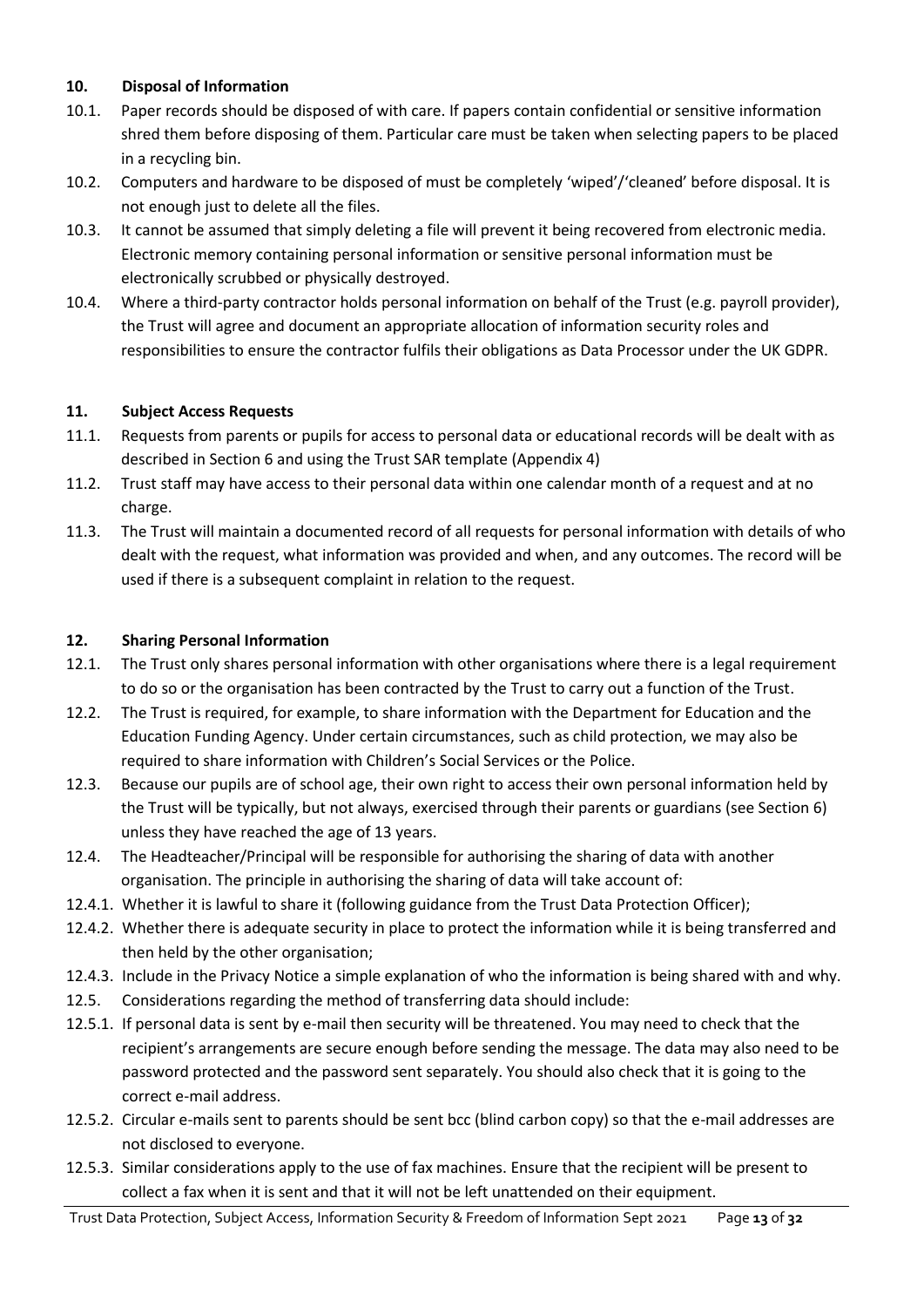12.5.4. If confidential personal data is provided by paper copy it is equally important to ensure that it reaches the intended recipient.

#### **13 Personal Data Breach**

- 13.1 A personal data breach refers to a protection breach that results in the loss, destruction, alteration, unauthorised disclosure, or access to, personal data. In many cases reporting of a data breach is mandatory.
- 13.2 If a breach of personal data occurs or is suspected to have occurred, academies must report this immediately via the Trust website – staff secure area. This will automatically be routed to the DPO for review. (See Appendix 1 for Internal Breach Reporting Procedures ) A risk assessment template (see Appendix 2) will be completed by the Data Protection Officer and returned to the academy with further advice and guidance and/or confirmation of reporting to the Information Commissioners Officer by the individual academy/Trust Data Protection Officer.

NB The Trust has up to **72 hours** from the time it has established a breach has occurred, to report the breach to the Information Commissioners Office (SA)

#### <span id="page-13-0"></span>**14. Websites**

- 14.1. The Trust website will be used to provide important information for parents and pupils including our Privacy Notice and our Freedom of Information publication scheme.
- 14.2. Where personal information, including images, are placed on the website the following principles apply:
- 14.2.1. We will not disclose personal information (including photos) on a website without the consent of the pupil, parent, and member of staff or Governor as appropriate (see sections 8 and 16.1.);
- 14.2.2. Comply with regulations regarding cookies and consent for their use;
- <span id="page-13-1"></span>14.2.3. Our website design specifications will take account of the principles of data protection regulations.

#### **15. CCTV**

15.1. The Trust uses CCTV and this has been notified to the Information Commissioners Office along with the purpose of capturing images using CCTV. The Trust appreciates that images captured on CCTV constitute personal information under the GDPR.

#### <span id="page-13-2"></span>**16. Photographs**

- 16.1. The academy will comply with the UK GDPR and request parents' / guardians' / staff permission before taking images of pupils or members of the Trust. Subsequently, **if permission has been granted**, the Trust may use photographic images of pupils in publicly available media such as websites, newsletters or the academy prospectus. Also see sections 8. and 14.2.
- 16.2. Images recorded by parents using their own personal equipment of their child in a school play or activity for their own family use are not covered by data protection legislation.
- 16.3. To respect everyone's privacy, and in some cases protection, images should not be published / made publicly available on social networking sites, nor should parents / carers comment on any activities involving other pupils in the digital / video images (see Online Policy on our website).
- <span id="page-13-3"></span>16.4. All other uses by the Trust of photographic images are subject to current data protection regulations.

#### **17. Processing by Others**

17.1. The Trust remains responsible for the protection of data that is processed by another organisation on its behalf. As part of a contract of engagement other organisations that process data on behalf of the Trust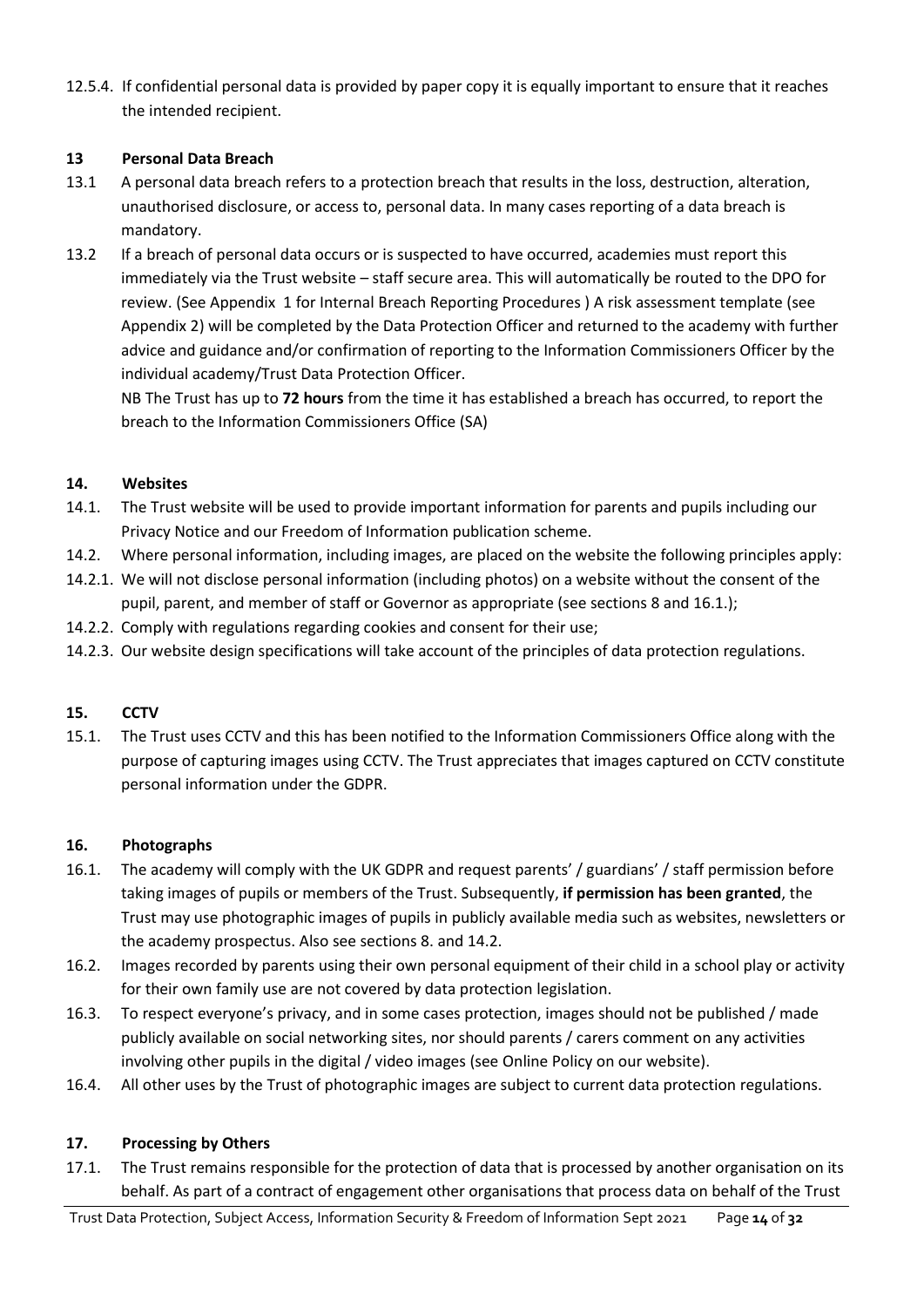<span id="page-14-0"></span>will agree and document an appropriate allocation of information security roles and responsibilities to ensure the contractor fulfils their obligations as Data Processor under the GDPR.

#### **18. Training**

18.1. The Headteacher/Principal will ensure that all staff are adequately trained to understand their responsibilities in relation to this policy and procedures.

#### <span id="page-14-1"></span>**19. Freedom of Information Publication Scheme**

19.1. In line with the Freedom of Information Act the Trust will provide its Approved Publication Scheme on its website. Valid written requests under the Freedom of Information Act will normally be responded to within 40 calendar days, although we will endeavour to respond quicker.

*Information to be published How the information can be obtained Cost* 

#### **Class 1 – Who we are and what we do**

| Who's who in the school                                                      | School Prospectus / Website      | Free |
|------------------------------------------------------------------------------|----------------------------------|------|
| Who's who on the governing body and<br>the basis of their appointment        | School Prospectus / Website      | Free |
| Scheme of Delegation                                                         | Request via Head Office          | Free |
| Contact details for the Head teacher -<br>telephone number and email address | School Prospectus / Website      | Free |
| School prospectus                                                            | School Office / e-mail / Website | Free |
| Staffing structure                                                           | Website                          | Free |

#### **Class 2– What we spend and how we spend it**

*(Financial information relating to projected and actual income and expenditure, procurement, contracts and financial audit)*

| Annual accounts                      | <b>Trust Website</b> | Free |
|--------------------------------------|----------------------|------|
| Value for Money statement            | <b>Trust Website</b> | Free |
| Pay policy                           | <b>Trust Website</b> | Free |
| Governor / trustee allowances policy | <b>Trust Website</b> | Free |
| Finance policy                       | <b>Trust Website</b> | Free |

#### **Class 3 – What our priorities are and how we are doing**

| (Strategies and plans, performance indicators, audits, inspections and reviews) |         |      |
|---------------------------------------------------------------------------------|---------|------|
| The latest full Ofsted reports                                                  | Website | Free |
| Monitoring and evaluation of T&L                                                | Website | Free |
| School profile Government supplied                                              | Website | Free |
| performance data                                                                |         |      |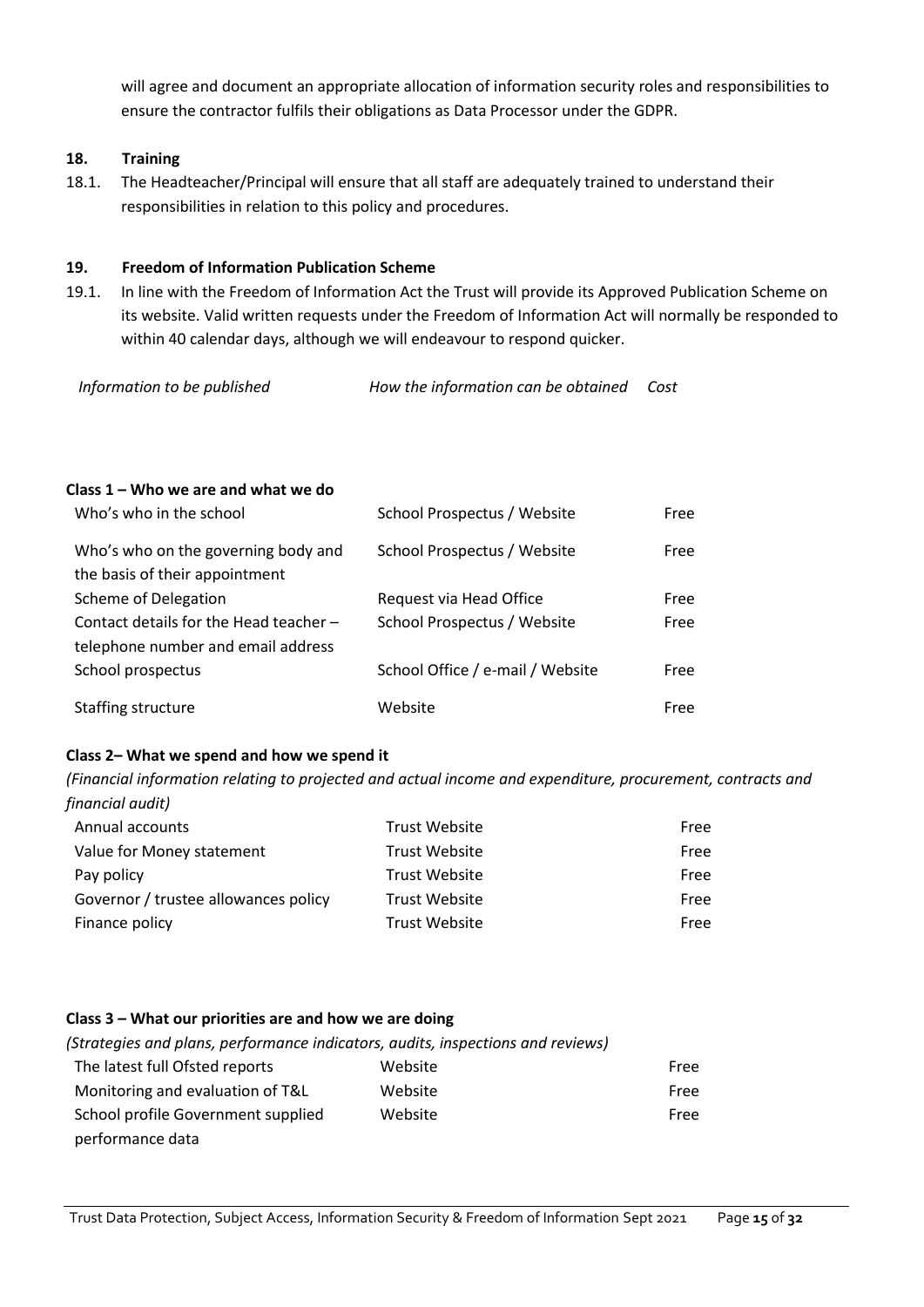#### **Class 4 – How we make decisions**

| (Decision making processes and records of decisions) Current and previous three years as a minimum |                           |      |
|----------------------------------------------------------------------------------------------------|---------------------------|------|
| Admissions policy (not individual                                                                  | Trust and Academy Website | Free |
| admission decisions)                                                                               |                           |      |
| Agendas of meetings of the local                                                                   | Website                   | Free |
| governing body and (if held) its                                                                   |                           |      |
| committees                                                                                         |                           |      |
| Minutes of meetings (as above) $-$ n.b. this                                                       | Website                   | Free |
| will exclude information that is properly                                                          |                           |      |
| regarded as private to the meetings.                                                               |                           |      |

#### **Class 5 – Our policies and procedures**

*(Current written protocols, policies and procedures for delivering our services and responsibilities). Current information only*

| School policies / procedures including:          |                                  |      |
|--------------------------------------------------|----------------------------------|------|
| Charging and remissions policy                   | <b>Trust Website</b>             | Free |
| <b>Health and Safety</b>                         | <b>Trust Website</b>             | Free |
| Complaints                                       | <b>Trust Website</b>             | Free |
| Staff bullying & harassment                      | <b>Trust Website</b>             | Free |
| Staff discipline, conduct and grievance          | <b>Trust Website</b>             | Free |
| Staff appraisal                                  | <b>Trust Website</b>             | Free |
| Lone working                                     | <b>Trust Website</b>             | Free |
| Recruitment & selection                          | <b>Trust Website</b>             | Free |
| Medical / medicines for pupils                   | <b>Trust Website</b>             | Free |
| Staff whistleblowing                             | <b>Trust Website</b>             | Free |
| Capability                                       | <b>Trust Website</b>             | Free |
| Child protection & safeguarding                  | <b>Trust Website</b>             | Free |
| Allegations of abuse against staff               | <b>Trust Website</b>             | Free |
| Anti-bullying (pupils)                           | <b>Trust Website</b>             | Free |
| Home-school agreement                            | School Prospectus / Website      | Free |
| Curriculum                                       | School Prospectus / Website      | Free |
| Sex education                                    | School Prospectus / Website      | Free |
| Staff leave of absence                           | <b>Trust Website</b>             | Free |
| Special educational needs                        | <b>Trust and Academy Website</b> | Free |
| Accessibility plan                               | <b>Trust Website</b>             | Free |
| Collective worship                               | <b>Trust Website</b>             | Free |
| Religious education                              | <b>Trust Website</b>             | Free |
| Pupil discipline / behaviour                     | School Prospectus / Website      | Free |
| Sickness absence management                      | <b>Trust Website</b>             | Free |
| Staff wellbeing                                  | <b>Trust Website</b>             | Free |
| Online                                           | <b>Trust Website</b>             | Free |
| Data protection (including information security, | <b>Trust Website</b>             | Free |
| freedom of information and subject access        |                                  |      |
| requests)                                        |                                  |      |

#### **Class 6 – Lists and Registers**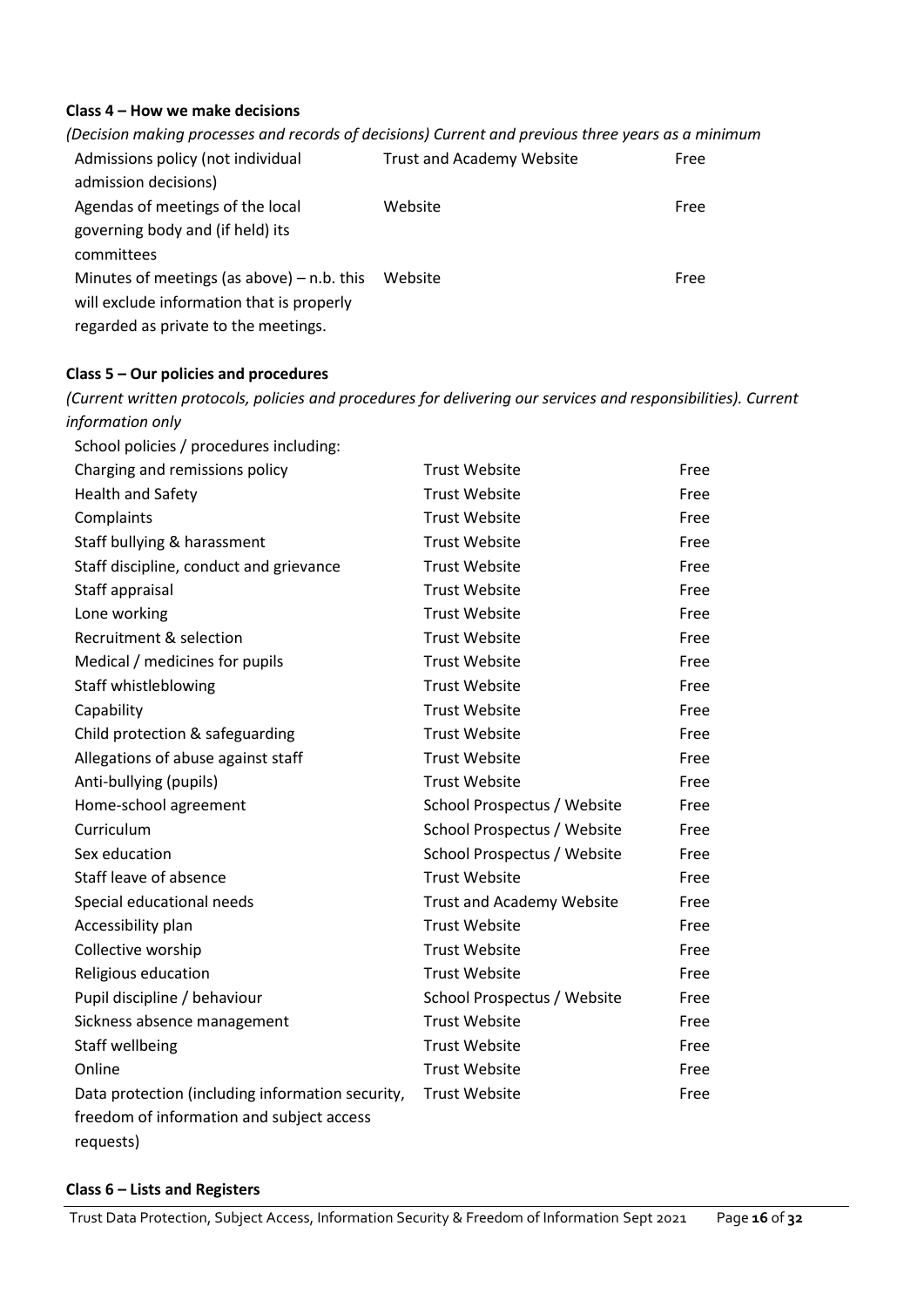| Curriculum circulars and statutory instruments   | Website/Newsletters | Free      |
|--------------------------------------------------|---------------------|-----------|
| Any information the school is currently legally  | Hard copy           | 10p/sheet |
| required to hold in publicly available registers |                     |           |
| (This will not ordinarily include the attendance |                     |           |
| register as publishing would normally breach     |                     |           |
| data protection principles)                      |                     |           |

#### **Class 7 – The services we offer**

*(Information about the services we offer, including leaflets, guidance and newsletters produced for the public and businesses) Current information only*

| Extra-curricular activities    | Prospectus / Website / | Free |
|--------------------------------|------------------------|------|
| Out of school clubs            | <b>Newsletters</b>     | Free |
| Leaflets books and newsletters | Prospectus / Website / | Free |
|                                | <b>Newsletters</b>     |      |
|                                | Website/ School Office |      |

#### **Schedule of charges**

This describes how the charges have been arrived at and should be published as part of the guide.

| Type of charge    | Description                               | <b>Basis of charge</b> |
|-------------------|-------------------------------------------|------------------------|
| Disbursement cost | Photocopying/printing $@10p$              | Approx. cost           |
|                   | per sheet (black and white)               |                        |
| Postage           | Royal Mail standard 2 <sup>nd</sup> Class | Actual cost            |

#### **Contact details**

Chief Executive Officer DNEAT Orchard House Hall Lane East Tuddenham NR20 3LR

Tel: 01603 550150 [www.dneat.org](http://www.dneat.org/)

Data Protection Officer Diocese of Norwich Education Services Company Sharon Money Orchard House Hall Lane East Tuddenham NR20 3LR

Tel: 01603 550150 [sharon.money@donesc.org](mailto:sharon.money@donesc.org)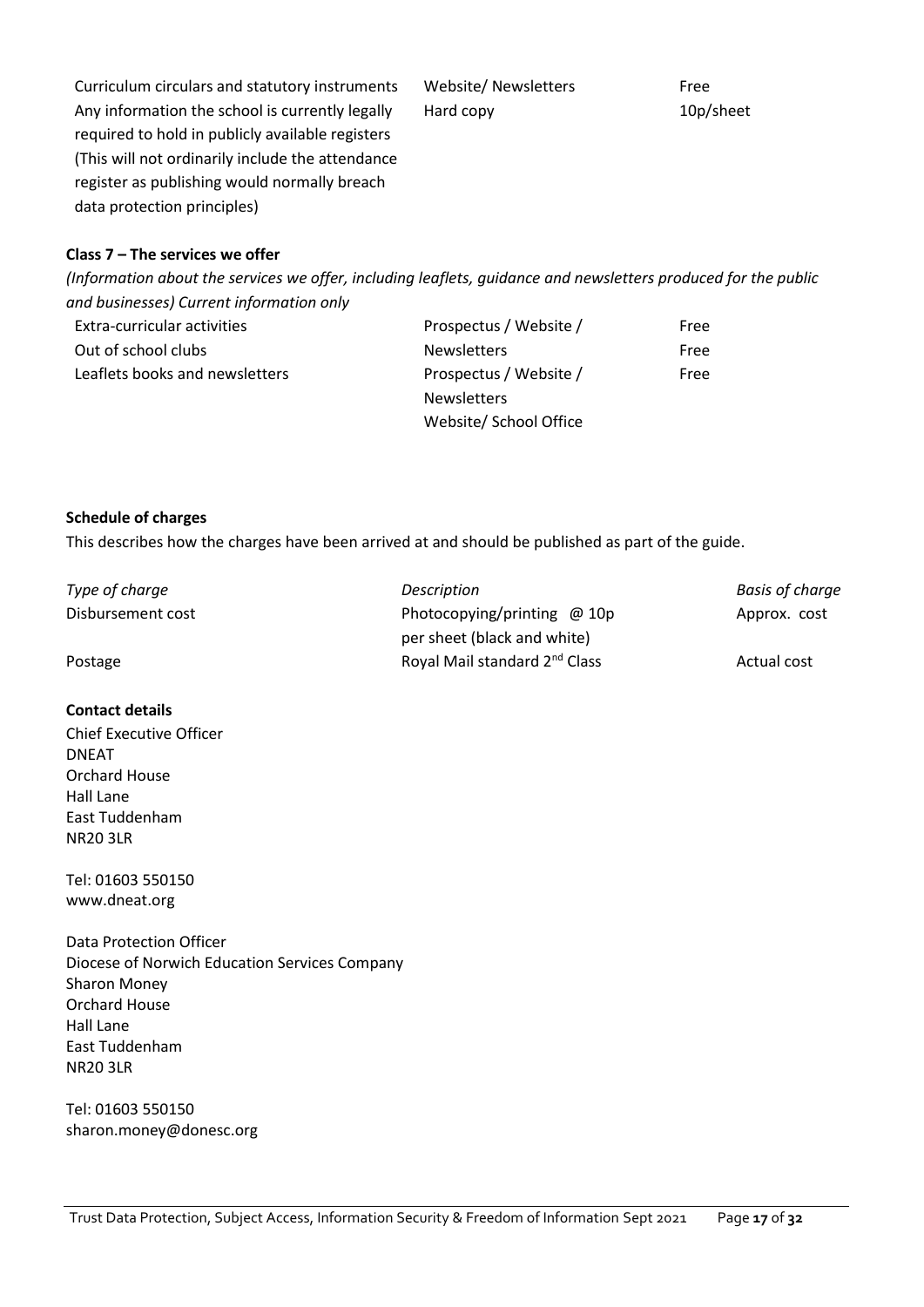#### **Appendix 1 Reporting an Internal Data Breach**

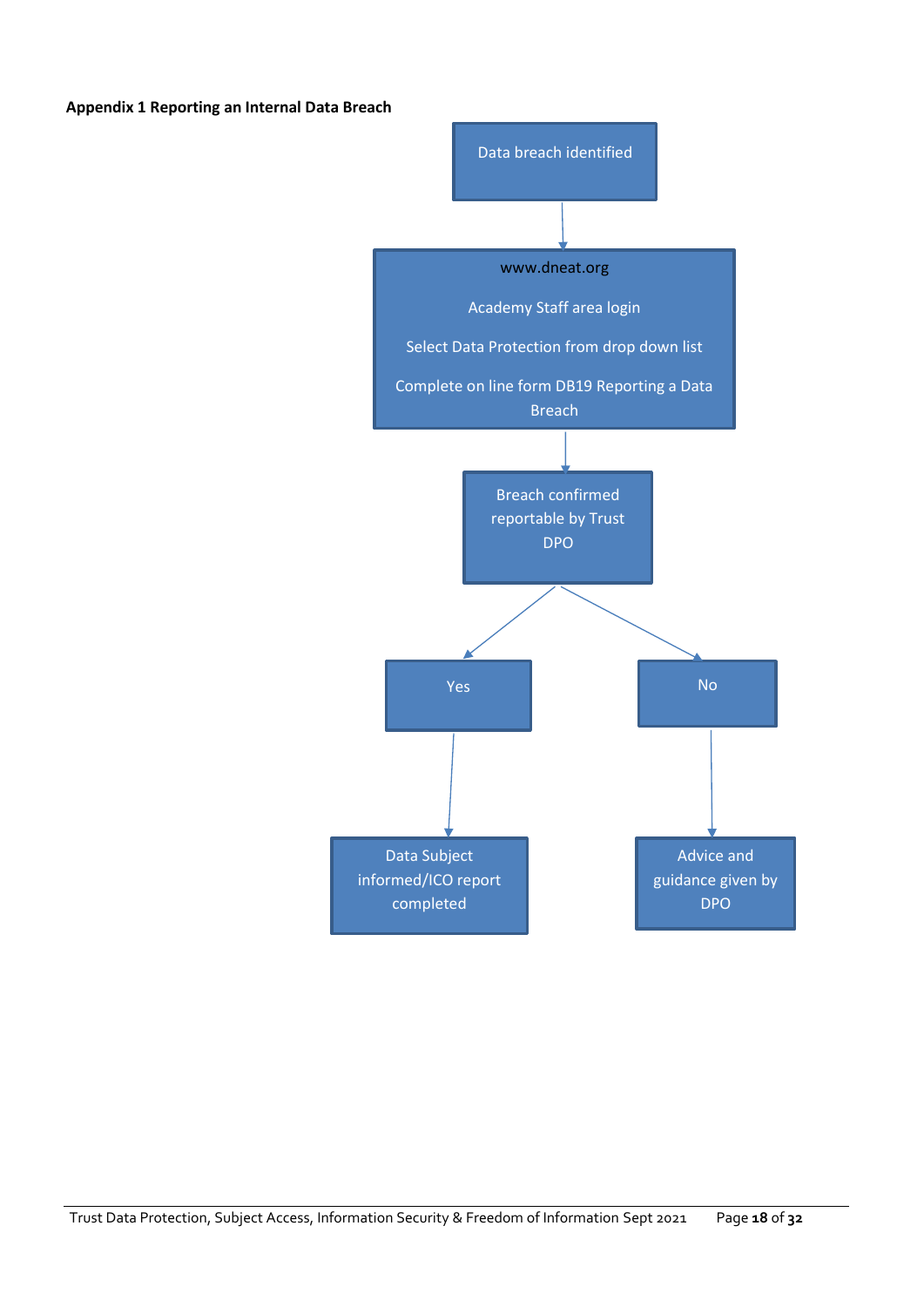#### **Appendix 2**

Risk assessment/confirmation of reportable breach completed by DPO

#### Recital 85 of the GDPR states that :

"A personal data breach may, if not addressed in an appropriate and timely manner, result in physical, material or non-material damage to natural persons such as loss of control over their personal data or limitation of their rights, discrimination, identity theft or fraud, financial loss, unauthorised reversal of pseudonymisation, damage to reputation, loss of confidentiality of personal data protected by professional secrecy or any other significant economic or social disadvantage to the natural person concerned."

This means that a breach can have a range of adverse effects on individuals, which include emotional distress, and physical and material damage. Some personal data breaches will not lead to risks beyond possible inconvenience to those who need the data to do their job. Other breaches can significantly affect individuals whose personal data has been compromised. You need to assess this case by case, looking at all relevant factors.

#### Actions undertaken by [insert name of academy]

#### [insert actions taken in time/date order and by whom]

#### Risk assessment undertaken [insert date] by the Trust DPO

Using the following Risk Rating your case has been deemed to be Low/Medium/High [delete as applicable] and it is the recommendation of the DPO that in this case this breach is/is not reportable [delete as applicable] to the ICO

| Rating                                    | 0                                                                                                                            | 1                                                                                                                                                                | $\overline{2}$                                                                                                             | 3                                                                                                                                                                     | 4                                                                                                  | 5                                                                                                       | 6                                                                                         |
|-------------------------------------------|------------------------------------------------------------------------------------------------------------------------------|------------------------------------------------------------------------------------------------------------------------------------------------------------------|----------------------------------------------------------------------------------------------------------------------------|-----------------------------------------------------------------------------------------------------------------------------------------------------------------------|----------------------------------------------------------------------------------------------------|---------------------------------------------------------------------------------------------------------|-------------------------------------------------------------------------------------------|
| <b>Reputation</b>                         | N <sub>o</sub><br>significant<br>reflection<br>on any<br>individual<br>or body<br>Media<br>interest<br>very<br>unlikely.     | Damage to Damage to<br>lan<br>individual's Academy/<br>reputation. Trust<br>Possible<br>media<br>interest<br>(e.g.<br>prominent media<br>the Trust<br>involved). | lan<br>reputation.<br>Some local<br>or national<br>subject<br>specific<br>member of interest that<br>may not go<br>public. | Damage to the Trust's<br>reputation.<br>Low key local or national<br>media coverage.                                                                                  | Damage to<br>The<br>Trust/Chur<br>ch of<br>England's<br>reputation.<br>Local<br>media<br>coverage. | Damage to<br>the Trust/<br>Church of<br>England/Na<br>tional<br>media<br>coverage.                      | Monetary<br>penalty<br>Imposed<br>by ICO.                                                 |
| <b>Clients</b><br>potentially<br>affected | <b>Minor</b> brea Potentially Serious<br>ch of<br>confidentiabreach.<br>lity.<br>Only a<br>single<br>individual<br>affected. | serious<br>Less than<br>five<br>individuals h (e.g.<br>affected,<br>or risk                                                                                      | potential<br>breach and<br>risk<br>assessed hig<br>unencrypted<br>sensitive/he                                             | Serious breach of<br>confidentiality e.g. up to<br>100 individuals affected<br>and/or identifiable or<br>particularly<br>sensitive ie redundancies/r<br>estructuring. | ach with<br>either a<br>particular<br>sensitivity<br>e.g. sexual 1000<br>or mental<br>health       | Serious bre Serious bre<br>ach with<br>potential<br>for ID theft<br>or over<br>individuals<br>affected. | Restitution<br>to injured<br>parties.<br>Other<br>Liabilities.<br>Additional<br>security. |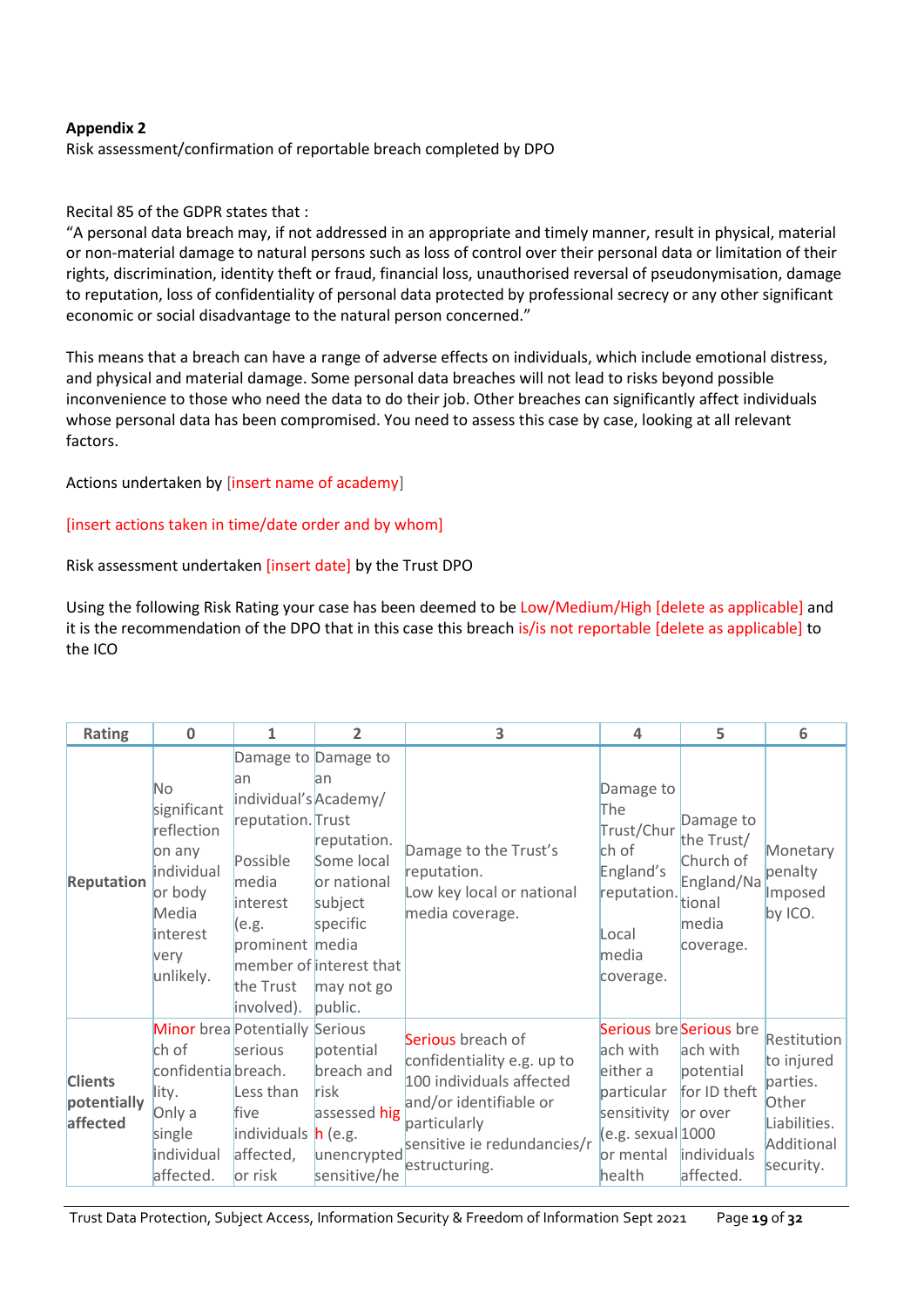|                             |                                                       | assessed<br>as <b>low</b> (e.g. lost) Up to<br>files were<br>encrypted) individuals                                                       | alth records<br><b>20</b><br>affected.                                                                                                                        |                                                                                                                                                                                                  | details, or<br>up to 1000<br>individuals<br>affected.                                                                                                                                                                |                                                                                                                                                                                                             | Legal<br>costs.                                                                                                                                                                                                       |
|-----------------------------|-------------------------------------------------------|-------------------------------------------------------------------------------------------------------------------------------------------|---------------------------------------------------------------------------------------------------------------------------------------------------------------|--------------------------------------------------------------------------------------------------------------------------------------------------------------------------------------------------|----------------------------------------------------------------------------------------------------------------------------------------------------------------------------------------------------------------------|-------------------------------------------------------------------------------------------------------------------------------------------------------------------------------------------------------------|-----------------------------------------------------------------------------------------------------------------------------------------------------------------------------------------------------------------------|
| Communica communic<br>tions | Maintain<br>internal<br>ations to<br>staff<br>members | Maintain<br>internal<br>communic<br>ations to<br>the staff<br>members/<br>MAT CEO<br><b>GDPR</b><br>Trustee/Bis<br>hops Press<br>Officer. | Maintain<br>internal<br>communicat<br>ions to the<br>staff<br>members/<br>MAT CEO<br>Press<br>inform the<br>individuals<br>affected as<br>well as the<br>ICO. | Maintain internal<br>communications to the<br>GDPR/Trust MAT CEO Trust Board<br>ee/ Bishops Bishops Press Officer./ Also<br>inform the individuals<br>Officer. Also affected as well as the ICO. | Maintain<br>internal<br>communic<br>ations to<br>the MAT<br><b>CEO Trust</b><br>Board/Dioc<br>ese<br><b>Bishops</b><br>Press<br>Officer./<br>Also<br>inform the<br>individuals<br>affected as<br>well as the<br>ICO. | Maintain<br>internal<br>communica<br>tions to the<br><b>MAT CEO</b><br>Trust<br>Board/Dioc<br>ese Bishops<br>Press<br>Officer./.<br>Also inform<br>the<br>individuals<br>affected as<br>well as the<br>ICO. | Maintain<br>internal<br>communic<br>ations to<br>the MAT<br><b>CEO Trust</b><br>Board/Dioc<br>ese<br><b>Bishops</b><br>Press<br>Officer./.<br>Also<br>inform the<br>individuals<br>affected as<br>well as the<br>ICO. |

#### **Appendix 2a Staff Privacy Notice**

## **Trust wide Privacy Notice for Staff How academy workforce information is used**



#### **Who processes your data?**

The academy is the data controller of the personal information you provide to us. This means they determine the purposes for which, and the manner in which, any personal data relating to staff is to be processed. A representative of the academy, **[insert name of individual]**, can be contacted on **[insert phone number or email address].**

Sharon Money Head of Operations is the Trust Data Protection Officer. Her role is to oversee and monitor the academy's data processing practices. This individual can be contacted on **01603 550150** or by email at **sharon.money@donesc.org**

Where necessary, third parties, such as the Trust payroll provider, may be responsible for processing staff members' personal information. Where this is required, the academy places data protection requirements on third party processors to ensure data is processed in line staff members' privacy rights.

#### **What categories of information are processed?**

The categories of personal information that we process include the following: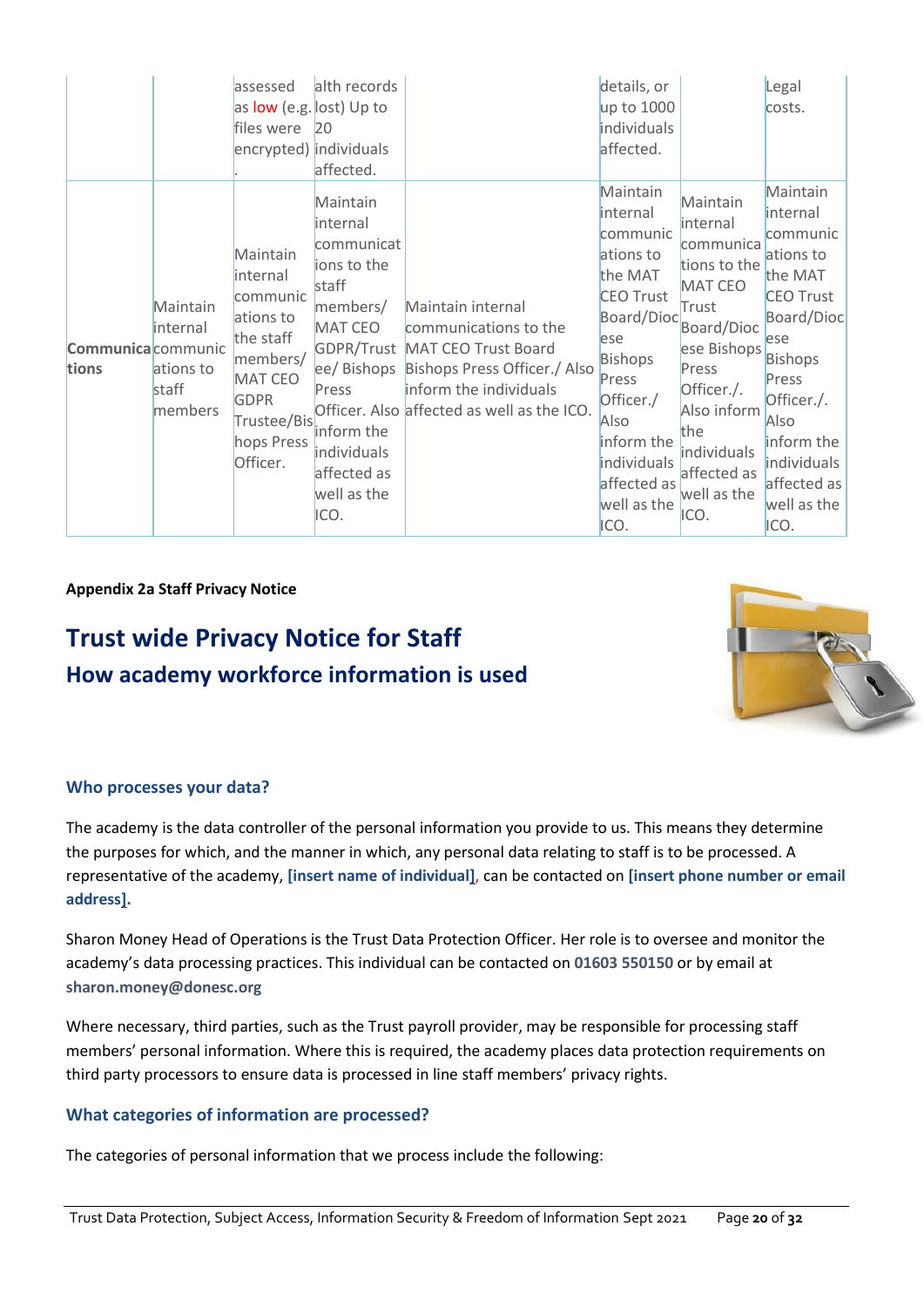- Personal information e.g. name, employee or teacher number, address, N I number
- Characteristics information  $-e.g.$  gender, age, ethnic group,
- Trade Union Membership e.g. direct debit of membership fees from salary
- Relevant medical information e.g. pre existing health conditions,
- Disclosure and Barring information e.g. prohibition checks
- Payroll information including bank account details
- Contract information e.g. start date, hours worked, post, roles and salary information
- Work absence information e.g. number of absences and reasons for absence
- Performance management information e.g. observation of teaching
- Qualifications and, where relevant, the subjects taught

This list is not exhaustive – to access the current list of information the academy processes, please see the academy's electronic Data Information Asset Register which can be found **[insert location].**

#### **Why do we collect and use your information?**

**U**nder the UK General Data Protection Regulation (UK GDPR) the academy has the legal right and a legitimate interest to collect and process personal data relating to those we employ to work at the academy, or those otherwise contracted to work at the academy. We process personal data in order to meet the safeguarding requirements set out in UK employment and childcare law, including those in relation to the following:

- Academy Funding Agreement
- Academy's legal framework
- Safeguarding Vulnerable Groups Act 2006
- The Childcare (Disqualification) Regulations 2009
- Public Sector reporting requirements including monitoring of equal opportunities

Staff members' personal data is also processed to:

- assist in the running of the academy
- enable individuals to be paid
- enable the development of a comprehensive picture of the workforce and how it is deployed
- inform the development of recruitment and retention policies
- inform financial planning and modelling

If staff members fail to provide their personal data, there may be significant consequences. This includes the following:

#### **Employment checks**

Failure to provide the academy with ample proof of a right to work in the UK will prevent employment at name of academy.

Employees found to be working illegally could face prosecution by law enforcement officers.

#### **Salary requirements:**

Failure to provide accurate tax codes and/or national insurance numbers could lead to issues of delayed payments or an employee paying too much tax.

#### **Discretionary leave of absence/emergencies/unpaid leave:**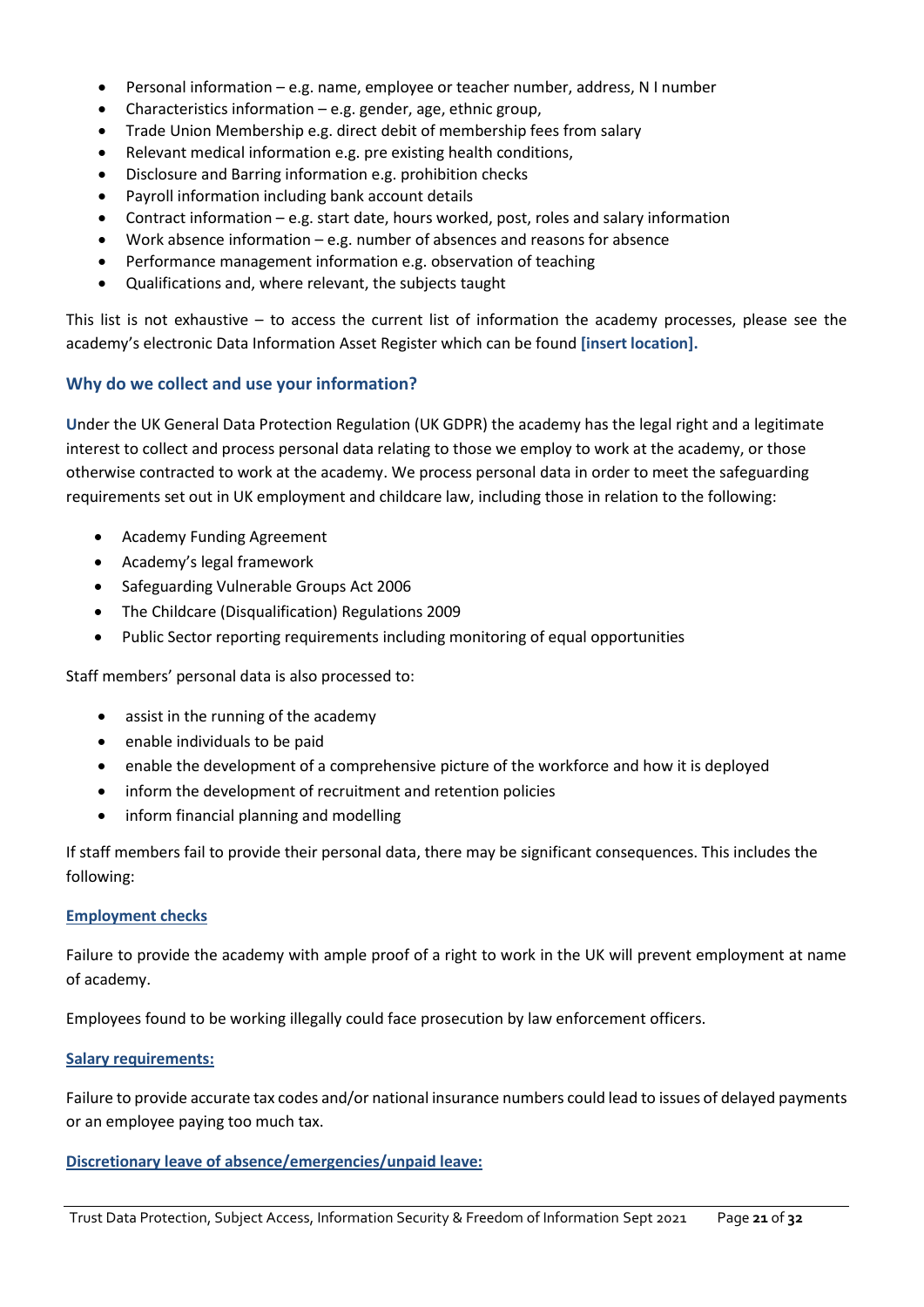Failure to provide accurate contact data and completion of record of requests for unpaid leave could impact on LGPS pensionable services and options for making up lost contributions. It could also impact on paid sick leave and/or statutory sick pay if accurate personal data is not provided.

#### **Additional Employment**

Failure to provide the academy with accurate personal data on any additional work undertaken outside the employee's contract of employment with the Trust could lead to a breach of the Trust Code of Conduct resulting in disciplinary action.

#### **Compliance with Trust policies**

Failure to provide the academy with accurate personal data required under Trust policies and procedures, including investigations into staff conduct, could lead to disciplinary action against the staff member.

Under the GDPR, the legal basis/bases we rely on for processing personal information for general purposes under Article 6 of the GDPR are:

- **Contractual**
- Legal obligations placed on the academy/Trust
- Vital interests so that processing is necessary to protect someone's life
- Duties placed on a public authority processing data to perform a public task e.g. to educate and safeguard children

In addition, concerning any special category data:

- To inform and support our Equal Opportunity policy and procedures
- To comply with the Public Sector Equality Duty

#### **How do we collect your information?**

We collect your personal information via the following method:

- Application forms
- Pre employment check list and contract
- Fit notes and medical reports such as occupational health
- Reference requests
- Passport ID or other Right to Work documentation
- Written feedback on performance management

Whilst most information you provide to us is mandatory, some of it is requested on a voluntary basis. Use of staff images at Trust/academy training events, staff photographs with classes or at sports/curriculum/celebration events may also be used and shared on the academy/Trust social media accounts as well as the academy website and prospectus. We keep a record of your consent (see **Academy Workforce consent form -Use of Images**) on your personnel files. Consent is not required to hold a copy of your digital image as proof of identity to fulfil Safer Recruitment requirements and Keeping Children Safe in Education. We will inform you at the point of collection whether you are required to provide certain information to us or if you have a choice.

#### **How do we store your information?**

Your personal information is retained in line with the Trust Data Retention Policy, which can be found on the Academy/Trust website **[insert link here]**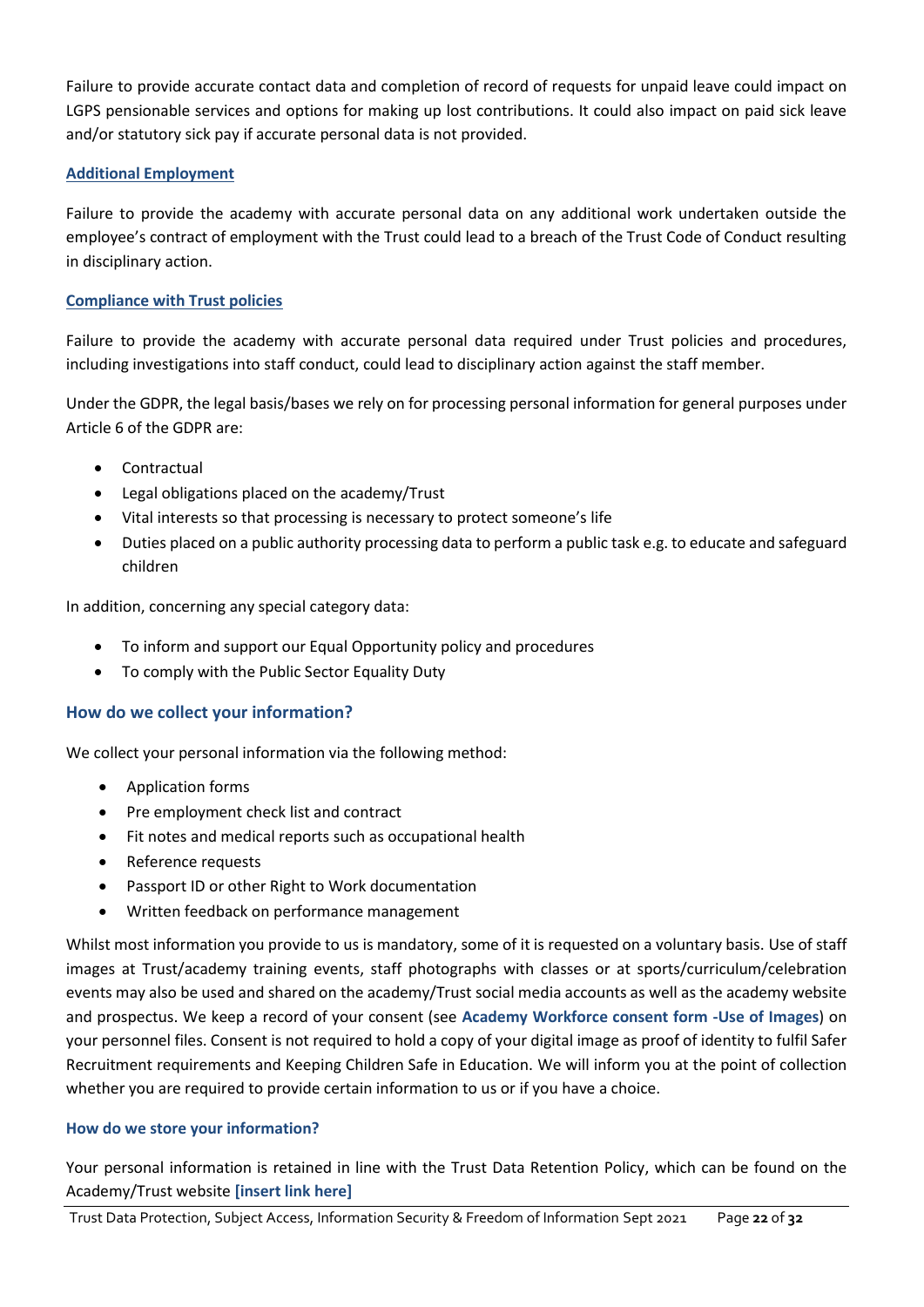Further information on how we securely store data see the Trust Data Protection Policy and the Trust Online Safety Policy

#### **Who do we share your information with?**

We routinely share your information with:

- The Local Authority
- EPM our HR payroll provider
- **[if in a federation insert the name here]**
- The DfE

#### **Why do we share your information?**

We do not share information about you with anyone without your consent, unless the law and our policies allow us to do so.

We are required to share information about our school workforce with our LA under section 5 of the Education (Supply of Information about the School Workforce) (England) Regulations 2007 and amendments.

We are required to share information about you with the DfE under section 5 of the Education (Supply of Information about the School Workforce) (England) Regulations 2007 and amendments.

All information we share with the DfE is transferred securely and held by the DfE under a combination of software and hardware controls which meet the current [government security policy framework.](https://www.gov.uk/government/publications/security-policy-framework)

#### **How does the government use your data?**

The workforce information that we lawfully share with the DfE through data collections:

- Informs the DfE's policy on pay and the monitoring of the effectiveness and diversity of the school workforce.
- Links to school funding and expenditure.
- Supports longer term research and monitoring of educational policy.

You can find more information about the data collection requirements placed on us by the DfE by following this link [https://www.gov.uk/education/data-collection-and-censuses-for-schools.](https://www.gov.uk/education/data-collection-and-censuses-for-schools)

The DfE may share your information with third parties who promote the education or wellbeing of pupils or the effective deployment of staff by:

- Conducting research or analysis.
- Producing statistics.
- Providing information, advice or guidance.

The DfE has robust processes in place to ensure that the confidentiality of personal information is maintained and there are controls in place regarding access to and use of the information. The DfE makes decisions on whether they will share personal information with third parties based on an approval process, where the following areas are considered in detail:

• Who is requesting the information?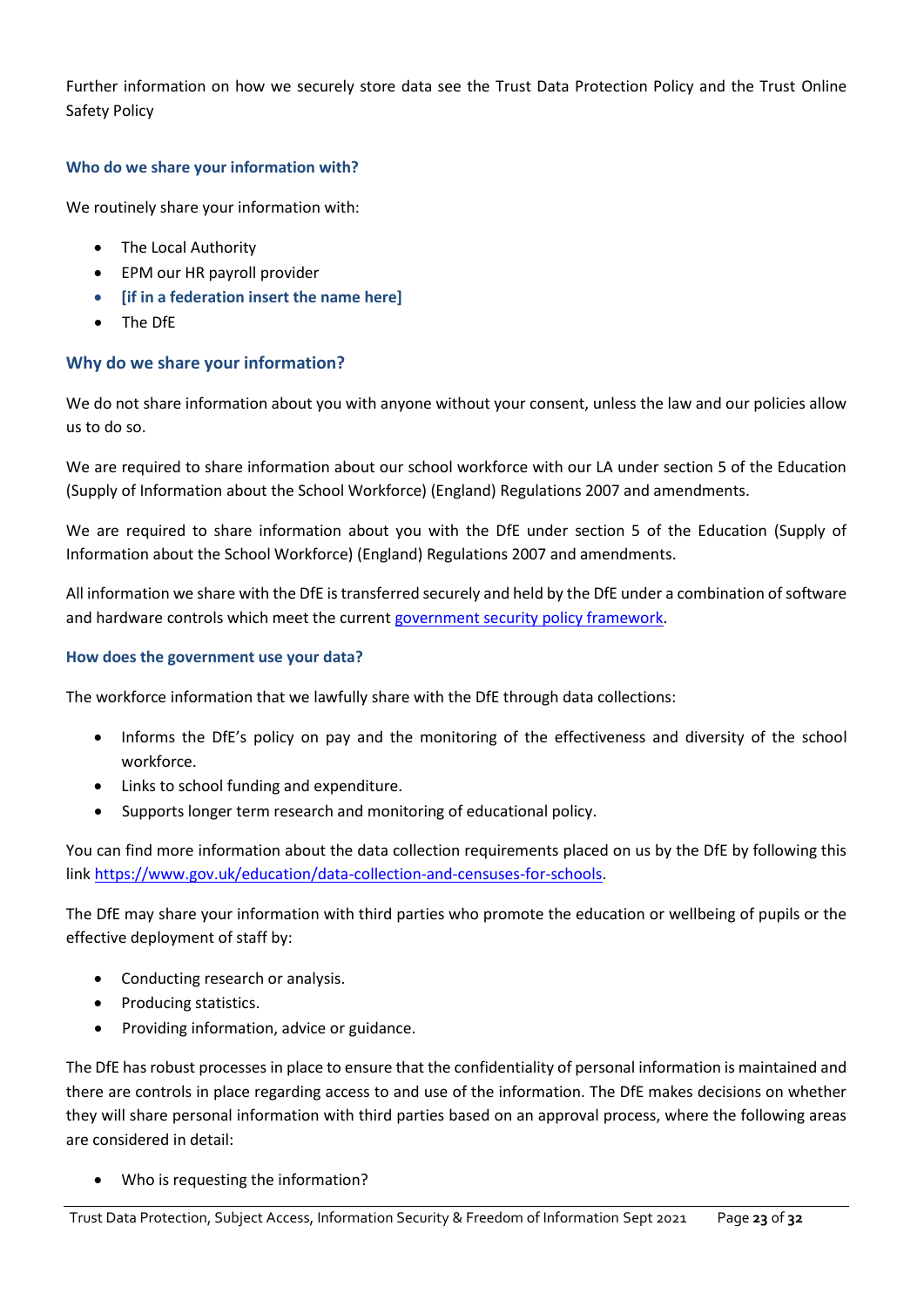- The purpose for which the information is required.
- The level and sensitivity of the information requested.
- The arrangements in place to securely store and handle the information.

To have access to school workforce information, organisations must comply with strict terms and conditions covering the confidentiality and handling of information, security arrangements and retention of the information.

#### **How to find out what personal information the DfE holds about you**

Under the data protection legislation, you are entitled to ask the DfE what personal information it holds about you. You have the right to ask the DfE:

- for access to information about you that we hold
- to have your personal data rectified, if it is inaccurate or incomplete
- to request the deletion or removal of personal data where there is no compelling reason for its continued processing
- to restrict our processing of your personal data (i.e. permitting its storage but no further processing)
- to object to direct marketing (including profiling) and processing for the purposes of scientific/historical research and statistics
- not to be subject to decisions based purely on automated processing where it produces a legal or similarly significant effect on you

To exercise these rights, you should make a subject access request. Information on how to do this can be found by following this link[: https://www.gov.uk/government/organisations/department-for](https://www.gov.uk/government/organisations/department-for-education/about/personal-information-charter)[education/about/personal-information-charter](https://www.gov.uk/government/organisations/department-for-education/about/personal-information-charter)

You can also contact the DfE directly using its online contact form by following this link: <https://www.gov.uk/contact-dfe>

#### What are your rights?

You have specific rights to the processing of your data; these are the right to:

- Request access to the information the school holds about you.
- Restrict our processing of your personal data, i.e. permitting its storage but no further processing.
- Object to direct marketing (including profiling) and processing for the purposes of scientific/historical research and statistics.
- Have your personal data rectified if it's inaccurate or incomplete.
- Not be subject to decisions based purely on automated processing where it produces a legal or similarly significant effect on you.
- Request the deletion or removal of personal data where there is no compelling reason for the continued processing.
- Seek compensation, either through the ICO or the courts if the relevant criteria met.

If you want to request access to the personal information, we hold about you, please contact **[insert name of academy headteacher or Trust DPO]**

If you are concerned about the way we are collecting or using your information, please raise your concern with the Trust Data Protection Officer in the first instance. You can also contact the ICO a[t https://ico.org.uk/concerns/.](https://ico.org.uk/concerns/)

#### **How to withdraw consent and lodge complaints**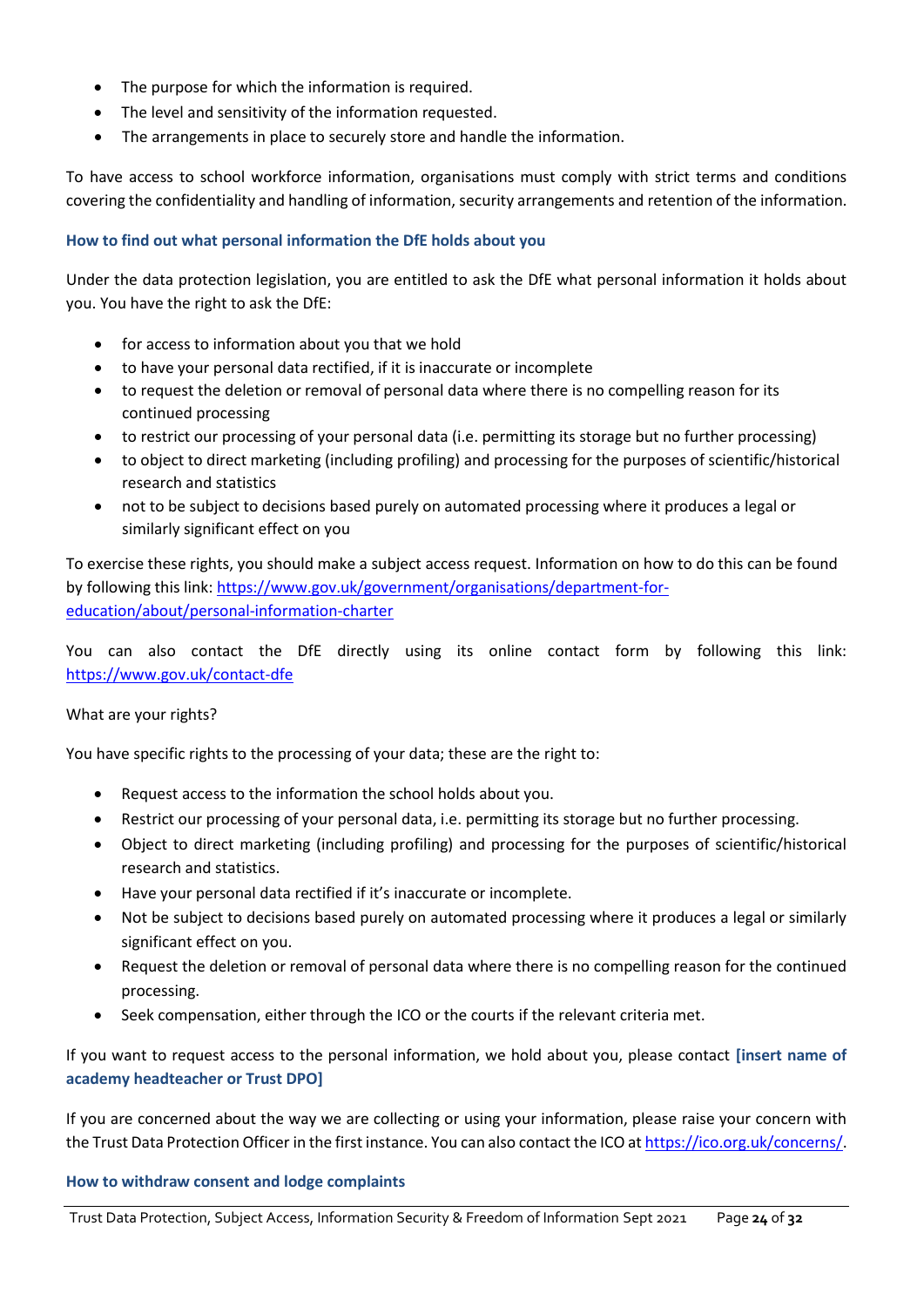Where our academy processes your personal data with consent specific to use of digital images as noted in the consent form below, you have the right to withdraw your consent at any time.

If you change your mind or are unhappy with how our school uses your personal data, you should let us know by contacting the Trust DPO Sharon Money via email on sharon.money@donesc.org

---------------------------------------------------------------------------------------------------------------------------

#### **Declaration**

I, **name of staff member** , declare that I understand:

- The categories of my personal information **insert name of academy/Trust** collects and uses.
- The academy has a lawful basis for collecting and using my personal information.
- The academy shares my information with the DfE, LA and other stated organisations.
- The academy does not share information about me with anyone without my consent, unless the law and our policies allow us to do so.
- My information is retained in line with the Trust's Data Retention policy and procedures.
- My rights to the processing of my personal information.

Name of staff member:

#### Signature of staff member:

#### **Date:**

I also give/do not give consent for the academy/Trust to use my images at Trust/academy training events and at celebration events. I understand the academy/Trust may share these images on the academy social media account and prospectus.

Signature of staff member:

**Date:**

#### **For academy use only**

..

Date privacy notice last updated: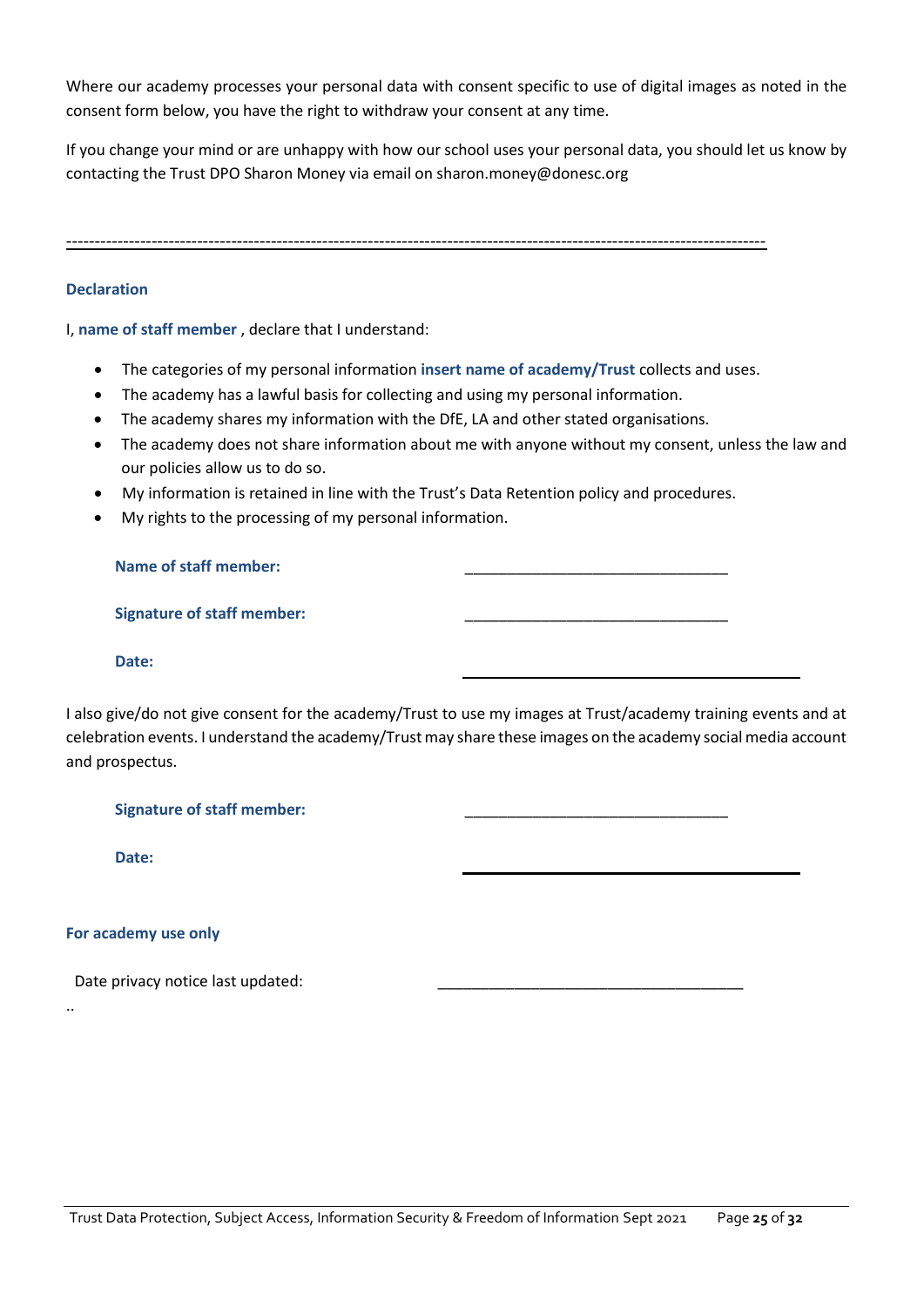## **Privacy Notice for Parents**

## **How we use pupil and student information**

## **Who is responsible for this information?**

[insert name of academy] is the Data Controller for the use of personal data in this privacy notice.

## **The categories of pupil information that we process include**:

- personal identifiers and contacts (such as name, unique pupil number, contact details and address)
- characteristics (such as ethnicity, language, and free school meal eligibility)
- safeguarding information (such as court orders and professional involvement)
- special educational needs (including the needs and ranking)
- medical and administration (such as doctors' information, child health, dental health, allergies, medication and dietary requirements)
- attendance (such as sessions attended, number of absences, absence reasons and any previous schools attended)
- assessment and attainment (such as key stage 1 and phonics results, post-16 courses enrolled for and any relevant results)
- behavioural information (such as exclusions and any relevant alternative provision put in place)

This list is not exhaustive, to access the current list of categories of information we process please see [insert link to website].

## **Why we collect and use pupil information:**

The personal data collected is essential for the academy to fulfil their official functions and meet legal requirements.

We collect and use pupil information for the following purposes:

- a) to support pupil learning
- b) to monitor and report on pupil attainment progress
- c) to provide appropriate pastoral care
- d) to assess the quality of our services
- e) to keep children safe (food allergies, or emergency contact details)
- f) to meet the statutory duties placed upon us by the Department for Education

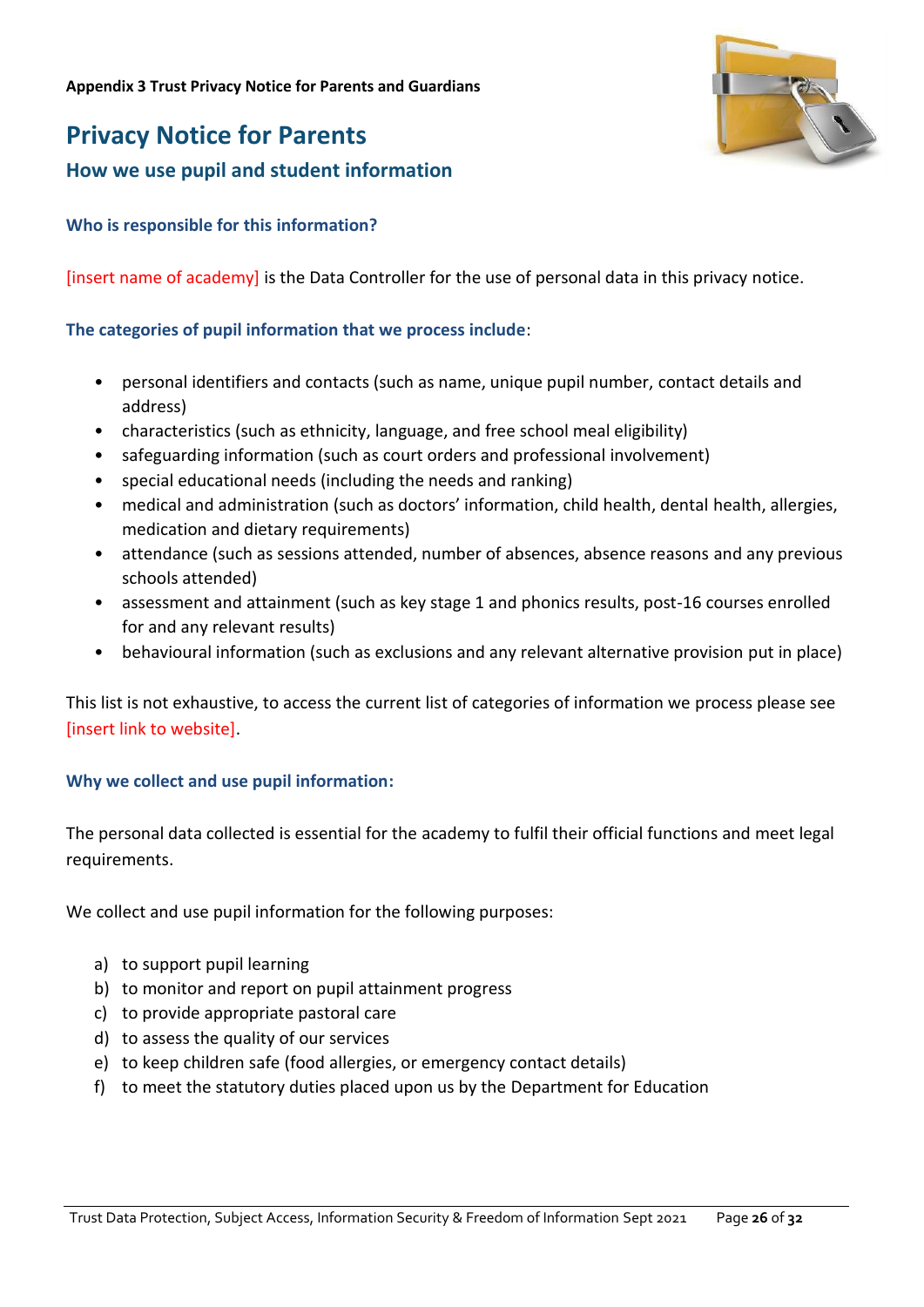## **Under the General Data Protection Regulation UK (GDPR UK), the lawful bases we rely on for processing pupil information are**:

- for the purposes of a), b), c) and d) in accordance with the legal basis of Public task: collecting the data is necessary to perform tasks that schools are required to perform as part of their statutory function
- for the purposes of e) in accordance with the legal basis of Vital interests: to keep children safe (food allergies, or medical conditions)
- for the purposes of f) in accordance with the legal basis of Legal obligation: data collected for DfE census information
- Section 537A of the Education Act 1996
- the Education Act 1996 s29(3)
- the Education (School Performance Information) (England) Regulations 2007
- regulations 5 and 8 School Information (England) Regulations 2008
- the Education (Pupil Registration) (England) (Amendment) Regulations 2013

## **In addition, concerning any special category data:**

• in the case of ethnicity and fingerprint information: condition a: the data subject has given explicit consent to the processing of those personal data for one or more specified purposes, except where Union or Member State law provide that the prohibition referred to in paragraph 1 may not be lifted by the data subject

## **Collecting pupil information:**

We obtain pupil information via registration forms at the start of each academic year. In addition, when a child joins us from another school, we are sent a secure file containing relevant information.

Pupil data is essential for the academy's' operational use. Whilst most of the pupil information you provide to us is mandatory, some of it is provided to us on a voluntary basis. In order to comply with GDPR UK we will inform you at the point of collection, whether you are required to provide certain pupil information to us or if you have a choice in this and we will tell you what you need to do if you do not want to share this information with us.

## **Storing pupil data:**

We hold pupil data securely for the set amount of time shown in our data retention schedule. For more information regarding our data retention schedule and how we keep your data safe, please visit [insert link to website].

## **Who we share pupil information with:**

We routinely share pupil information with: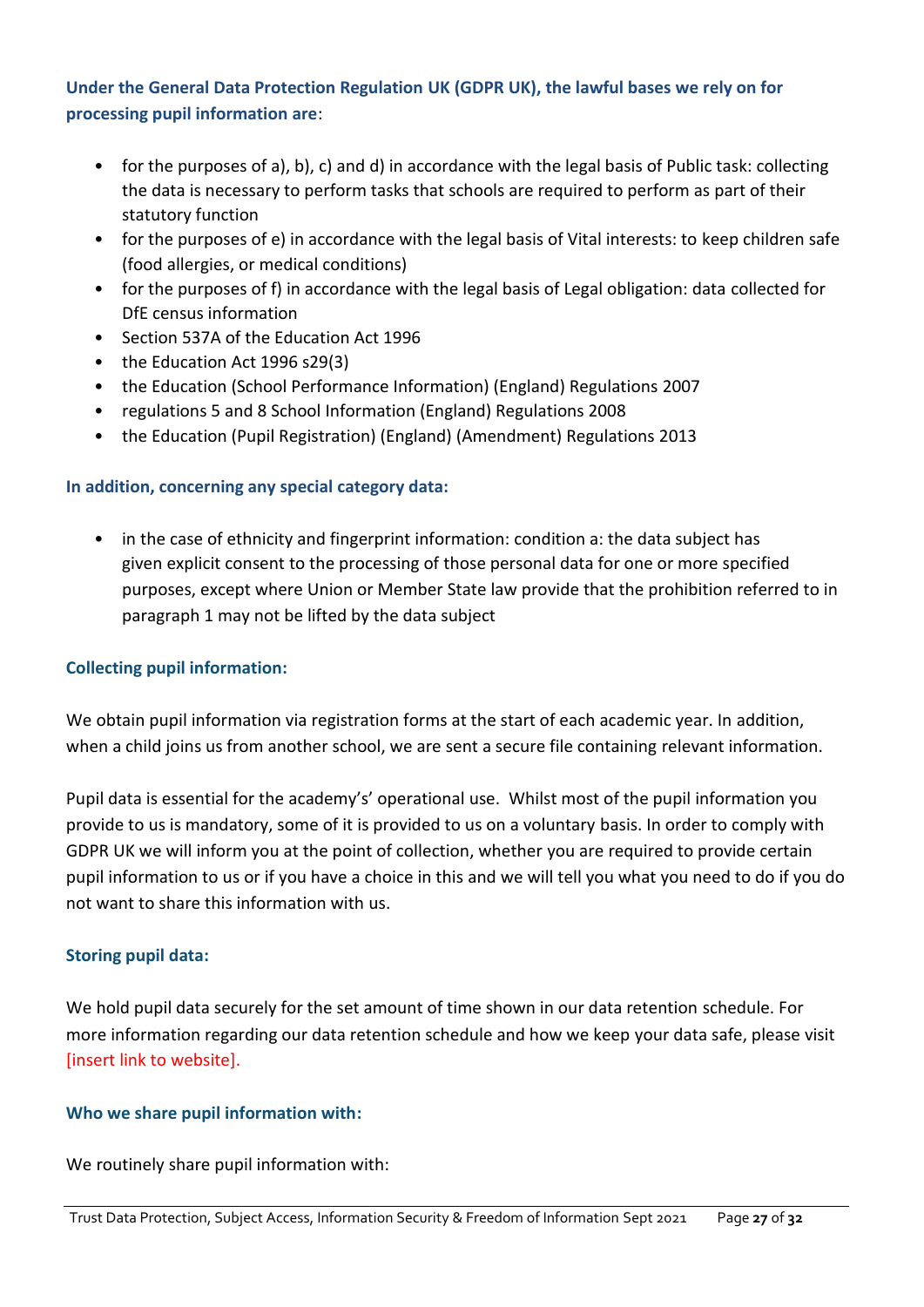- the school that the pupil attends after leaving us
- our local authority
- youth support services (pupils aged 13+)
- the Department for Education (DfE)
- Local Authorities

#### **Why we routinely share pupil information:**

We do not share information about our pupils with anyone without consent unless the law and our policies allow us to do so**.**

#### **Youth support services:**

#### **Pupils aged 13+**

Once our pupils reach the age of 13, we also pass pupil information to our local authority and / or provider of youth support services as they have responsibilities in relation to the education or training of 13-19 year olds under section 507B of the Education Act 1996.

This enables them to provide services as follows:

- youth support services
- careers advisers

A parent or guardian can object to any information in addition to their child's name, address and date of birth being passed to their local authority or provider of youth support services by informing us. This right is transferred to the child / pupil once they reach the age of 16.

#### **Pupils aged 16+**

We will also share certain information about pupils aged 16+ with our local authority and / or provider of youth support services as they have responsibilities in relation to the education or training of 13-19 year olds under section 507B of the Education Act 1996.

This enables them to provide services as follows:

- post-16 education and training providers
- youth support services
- careers advisers

A child / pupil once they reach the age of 16 can object to only their name, address and date of birth is passed to their local authority or provider of youth support services by informing us.

Data is securely transferred to the youth support service via a secure file transferring system and is stored within local authority software.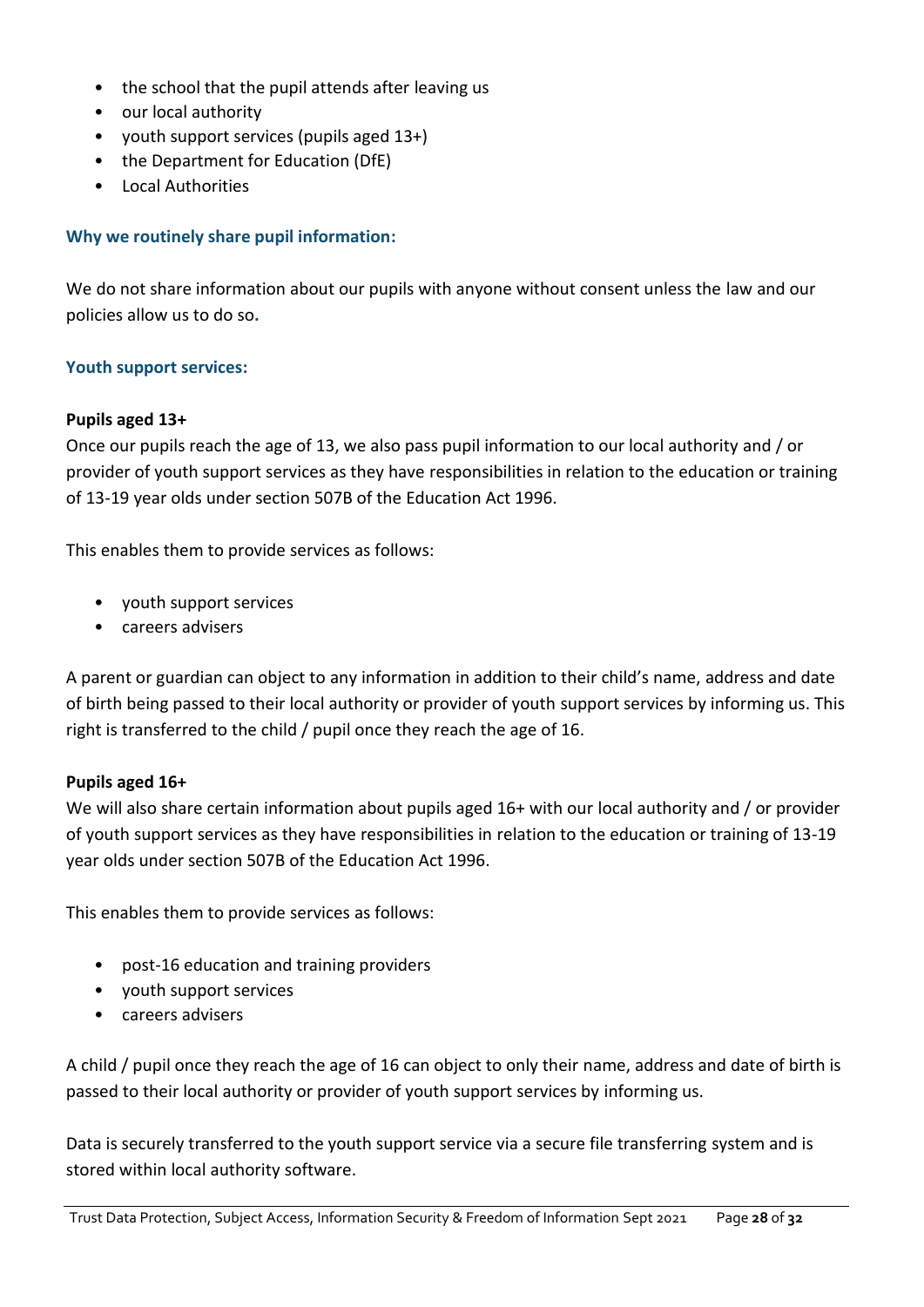For more information about services for young people, please visit our local authority website: [insert link to relevant local authority website]. **Department for Education:**

We are required to share information about our pupils with the Department for Education (DfE) either directly or via our local authority for the purpose of data collections, under:

- Section 537A of the Education Act 1996
- the Education Act 1996 s29(3)
- the Education (School Performance Information) (England) Regulations 2007
- regulations 5 and 8 School Information (England) Regulations 2008
- the Education (Pupil Registration) (England) (Amendment) Regulations 2013

All data is transferred securely and held by the DfE under a combination of software and hardware controls, which meet the current government security policy framework.

For more information, please see 'How Government uses your data' section.

## **Local Authorities:**

We may be required to share information about our pupils with the local authority to ensure that they can conduct their statutory duties under

• the Schools Admission Code, including conducting Fair Access Panels

## **Requesting access to your personal data:**

Under GDPR UK, parents and pupils have the right to request access to information about them that we hold. To make a request for your personal information, or be given access to your child's educational record, contact the academy office *[insert contact details here]* or the Trust Data Protection Officer, Sharon Money, by email at [sharon.money@donesc.org](mailto:sharon.money@donesc.org) or on 01603 550150.

## **Depending on the lawful basis above, you may also have the right to:**

- object to processing of personal data that is likely to cause, or is causing, damage or distress
- prevent processing for the purpose of direct marketing
- object to decisions being taken by automated means
- in certain circumstances, have inaccurate personal data rectified, blocked, erased or destroyed; and
- a right to seek redress, either through the ICO, or through the courts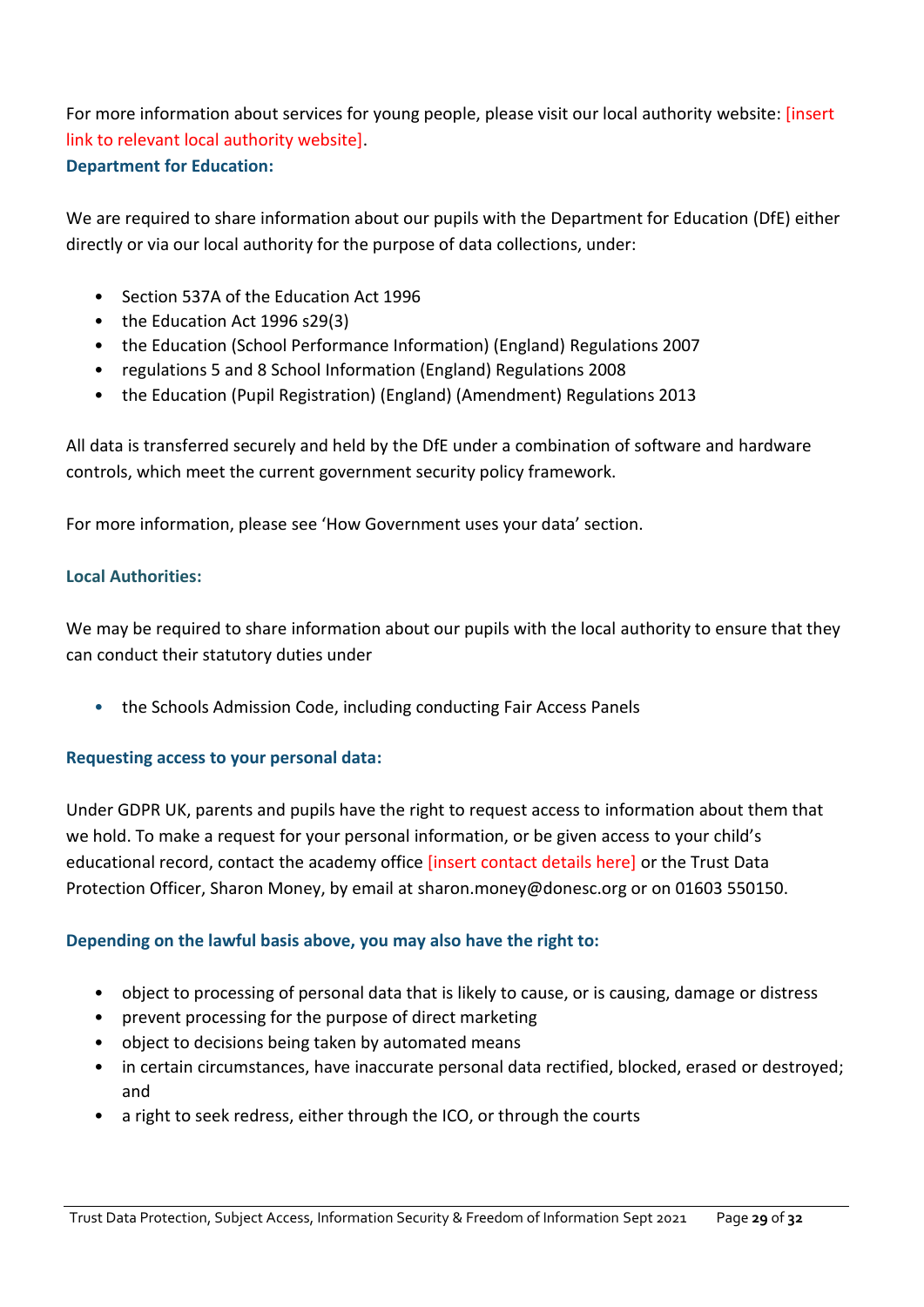If you have a concern about the way we are collecting or using your personal data, you should raise your concern with us in the first instance by contacting the Trust Data Protection Officer or directly to the Information Commissioner's Office at [https://ico.org.uk/concerns/.](https://ico.org.uk/concerns/)

## **Withdrawal of consent and the right to lodge a complaint:**

Where we are processing your personal data with your consent, you have the right to withdraw that consent. If you change your mind, or you are unhappy with our use of your personal data, please let us know by contacting the academy office *[insert contact details here]* or the Trust Data Protection Officer, Sharon Money, by email at [sharon.money@donesc.org](mailto:sharon.money@donesc.org) or on 01603 550150. **Last updated:**

We may need to update this privacy notice periodically, so we recommend that you revisit this information from time to time. This version was last updated on 17 March 2021.

## **Contact:**

If you would like to discuss anything in this privacy notice, please contact:

- The Trust Data Protection Officer, Sharon Money, by email at [sharon.money@donesc.org](mailto:sharon.money@donesc.org) or on 01603 550150
- Our local authority at [insert link to relevant local authority website]

## **How Government uses your data:**

The pupil data that we lawfully share with the DfE through data collections:

- underpins school funding, which is calculated based upon the numbers of children and their characteristics in each school
- informs 'short term' education policy monitoring (for example, school GCSE results or Pupil Progress measures)
- supports 'longer term' research and monitoring of educational policy (for example, how certain subject choices go on to affect education or earnings beyond school)

## **Data collection requirements:**

To find out more about the data collection requirements placed on us by the Department for Education (for example, via the school census) go to: <https://www.gov.uk/education/data-collection-and-censuses-for-schools>

## **The National Pupil Database (NPD):**

Much of the data about pupils in England goes on to be held in the National Pupil Database (NPD).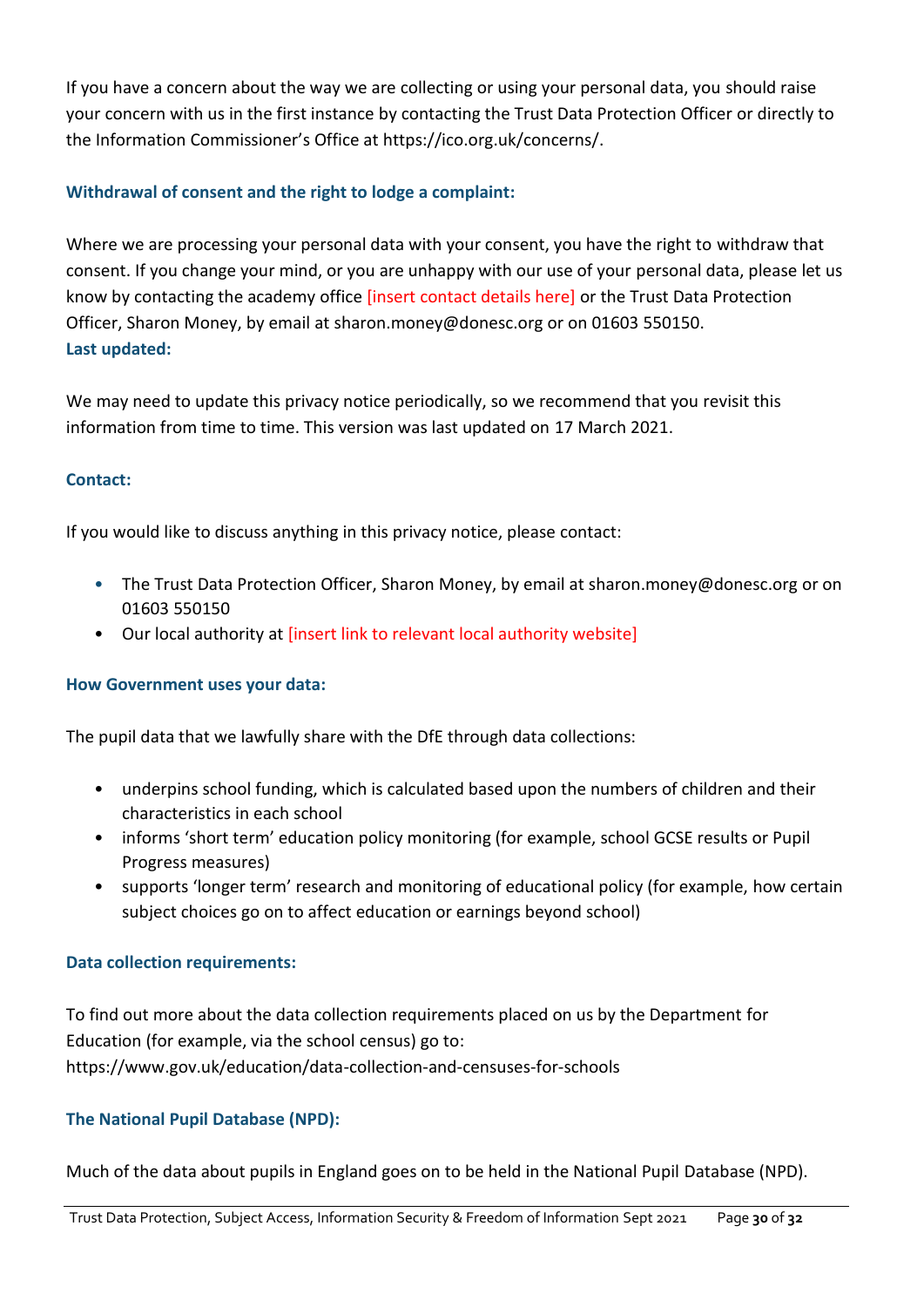The NPD is owned and managed by the Department for Education and contains information about pupils in schools in England. It provides invaluable evidence on educational performance to inform independent research, as well as studies commissioned by the Department.

It is held in electronic format for statistical purposes. This information is securely collected from a range of sources including schools, local authorities and awarding bodies.

To find out more about the NPD, go to:

[https://www.gov.uk/government/publications/national-pupil-database-user-guide-and-supporting](https://www.gov.uk/government/publications/national-pupil-database-user-guide-and-supporting-information)[information](https://www.gov.uk/government/publications/national-pupil-database-user-guide-and-supporting-information)

## **Sharing:**

The law allows the DfE to share pupils' personal data with certain third parties, including:

- schools
- local authorities
- researchers
- organisations connected with promoting the education or wellbeing of children in England
- other government departments and agencies
- organisations fighting or identifying crime

For more information about the DfE's NPD data sharing process, please visit: <https://www.gov.uk/data-protection-how-we-collect-and-share-research-data>

Organisations fighting or identifying crime may use their legal powers to contact the DfE to request access to individual level information relevant to detecting that crime. Whilst numbers fluctuate slightly over time, the DfE typically supplies data on around 600 pupils per year to the Home Office and roughly 1 per year to the Police.

For information about which organisations the DfE has provided pupil information, (and for which project) or to access a monthly breakdown of data share volumes with Home Office and the Police please visit the following website:

<https://www.gov.uk/government/publications/dfe-external-data-shares>

## **How to find out what personal information DfE hold about you:**

Under the terms of the Data Protection Act 2018, you are entitled to ask the DfE:

- if they are processing your personal data
- for a description of the data they hold about you
- the reasons they are holding it and any recipient it may be disclosed to
- for a copy of your personal data and any details of its source